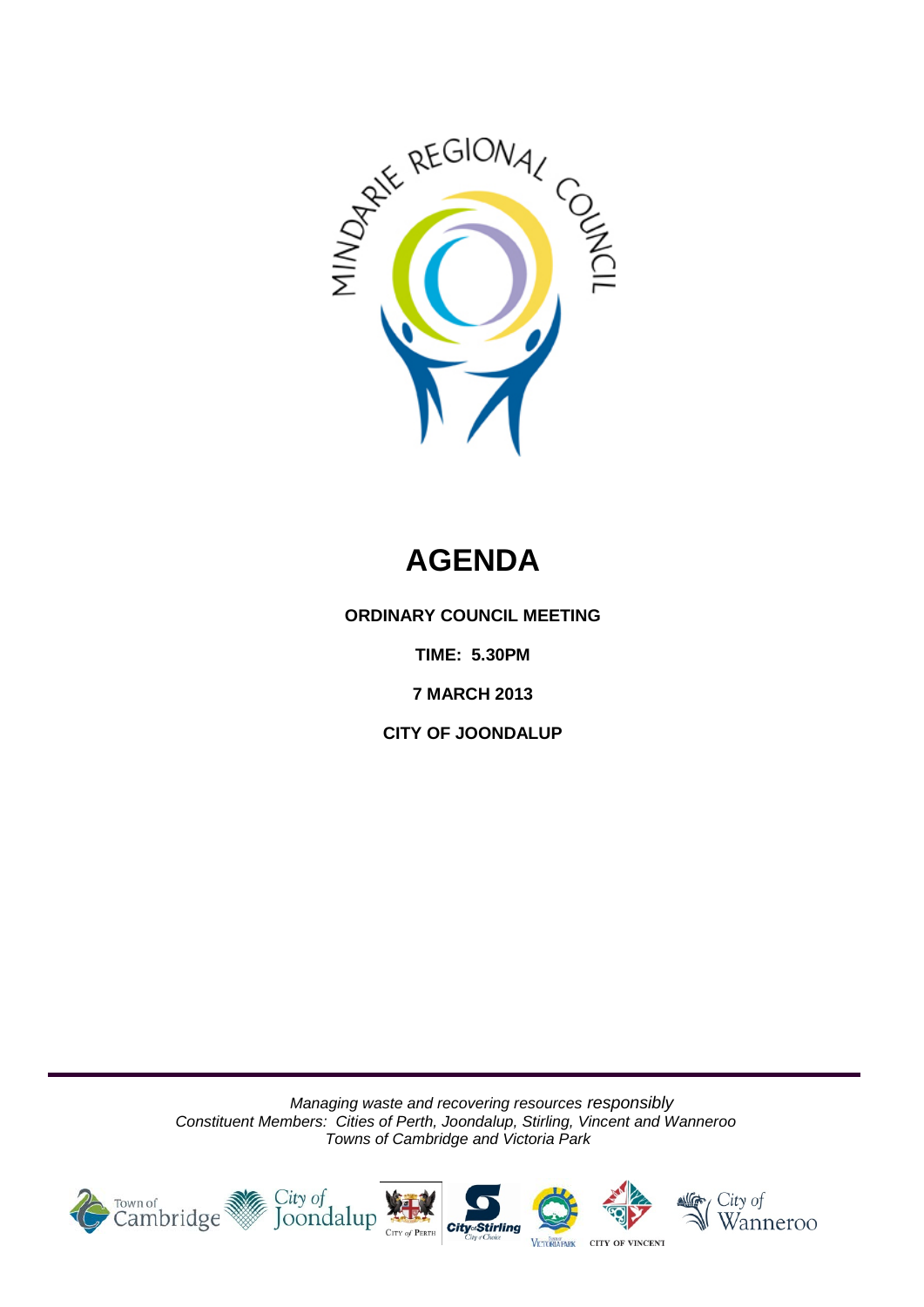## **MINDARIE REGIONAL COUNCIL NOTICE OF MEETING**

16 February 2013

Councillors of the Mindarie Regional Local Government are advised that an Ordinary Meeting of the Council will be held in the Conference Room 1 of the City of Joondalup, Boas Avenue, Joondalup, at 5.30pm on Thursday 7 March 2013.

The agenda pertaining to the meeting is attached.

Your attendance is respectfully requested.

**BRIAN CALLANDER** Chief Executive Officer

## **MINDARIE REGIONAL COUNCIL - MEMBERSHIP**

- Cr R Fishwick JP (Russ) **Chair** City of Joondalup<br>Cr J Bissett (John) **Deputy Chair** Town of Victoria Park Cr J Bissett (John) – **Deputy Chair** Cr S Withers (Simon) Town of Cambridge Cr K Hollywood (Kerry) City of Joondalup<br>
Cr R Butler (Rob) Cr R Butler (Rob) Cr R Butler (Rob) City of Perth<br>
Cr D Boothman (David) City of Stirling Cr D Boothman (David) City of Stirling<br>
Cr S Cooke (Sharon) City of Stirling Cr S Cooke (Sharon) City of Stirling<br>
Cr J Robbins (Jason) City of Stirling<br>
City of Stirling Cr J Robbins (Jason) City of Stirling<br>
Cr B Stewart (Bill) Cr Stirling<br>
City of Stirling Cr B Stewart (Bill) Cr A MacTiernan (Alannah) City of Vincent<br>
Cr L Gray JP (Laura) Cr L Gray City of Wanneroo Cr L Gray JP (Laura) Cr D Newton JP (Dot) City of Wanneroo
	-

NB: Although some Councils have nominated alternate members, it is a requirement that a Council carries a specific resolution for each occasion that the alternate member is to act.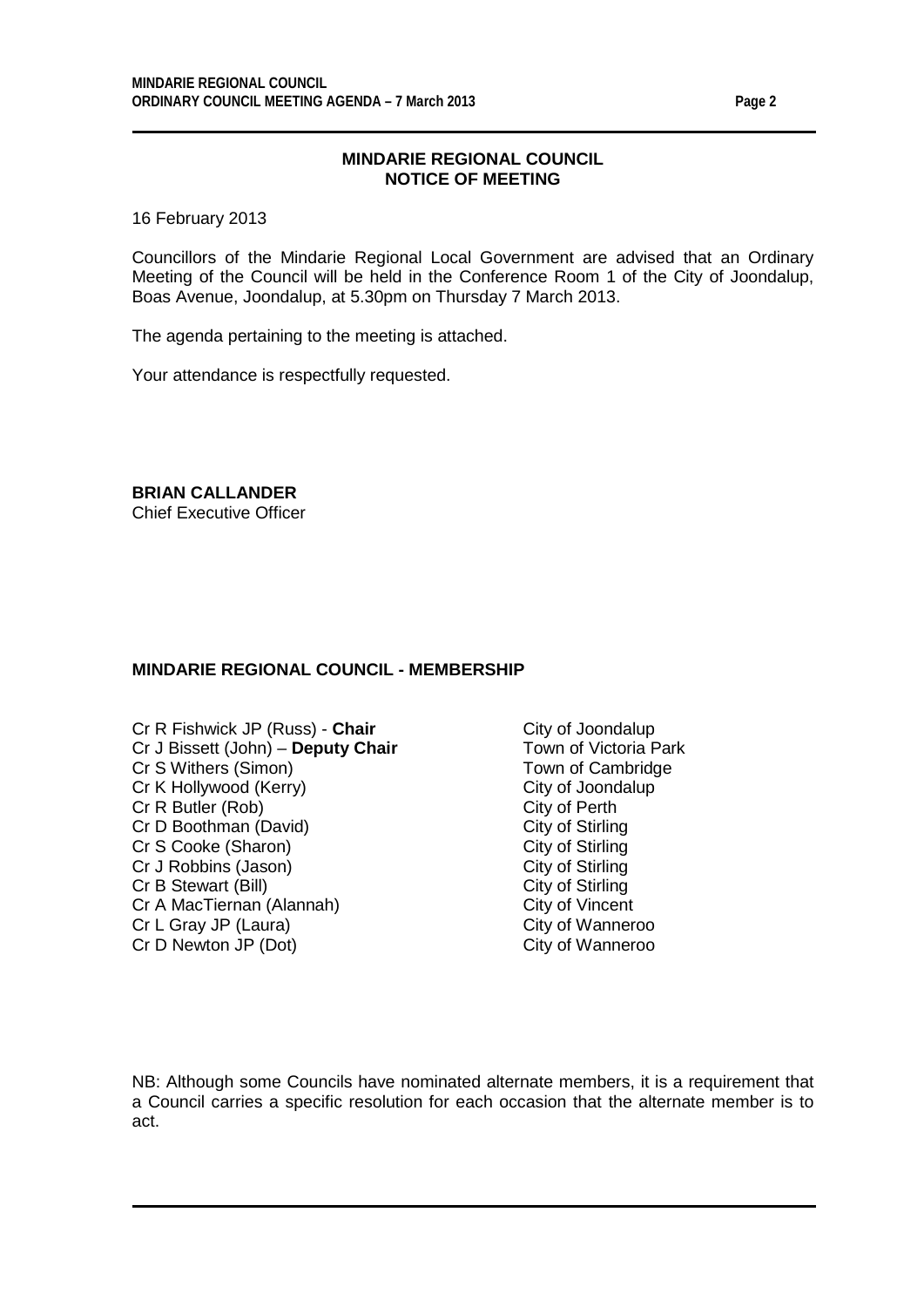## **CONTENTS**

| 1  |                                                             | DECLARATION OF OPENING / ANNOUNCEMENT OF VISITORS 4                            |  |  |
|----|-------------------------------------------------------------|--------------------------------------------------------------------------------|--|--|
| 2  |                                                             |                                                                                |  |  |
| 3  |                                                             |                                                                                |  |  |
| 4  |                                                             |                                                                                |  |  |
| 5  |                                                             |                                                                                |  |  |
| 6  |                                                             |                                                                                |  |  |
| 7  |                                                             |                                                                                |  |  |
| 8  |                                                             |                                                                                |  |  |
|    |                                                             |                                                                                |  |  |
| 9  |                                                             |                                                                                |  |  |
|    |                                                             |                                                                                |  |  |
|    |                                                             |                                                                                |  |  |
|    |                                                             |                                                                                |  |  |
|    |                                                             | 9.4 Mindarie Regional Council Waste Facility Site Amendment Local Law 2013  13 |  |  |
|    |                                                             | 9.5 Mindarie Regional Council Standing Orders Amendment Local Law 201318       |  |  |
|    |                                                             | 9.6 List of Payments made for the months ended 30 November 201222              |  |  |
|    |                                                             |                                                                                |  |  |
|    |                                                             | 9.7 Financial Statements for the periods ended 30 November 201223              |  |  |
|    |                                                             |                                                                                |  |  |
|    |                                                             |                                                                                |  |  |
|    |                                                             |                                                                                |  |  |
| 10 |                                                             |                                                                                |  |  |
| 11 |                                                             | MOTIONS OF WHICH PREVIOUS NOTICE HAS BEEN GIVEN34                              |  |  |
| 12 |                                                             |                                                                                |  |  |
| 13 |                                                             | QUESTIONS BY MEMBERS OF WHICH DUE NOTICE HAS BEEN GIVEN34                      |  |  |
| 14 | MATTERS FOR WHICH THE MEETING MAY BE CLOSED TO THE PUBLIC34 |                                                                                |  |  |
| 15 |                                                             |                                                                                |  |  |
| 16 |                                                             |                                                                                |  |  |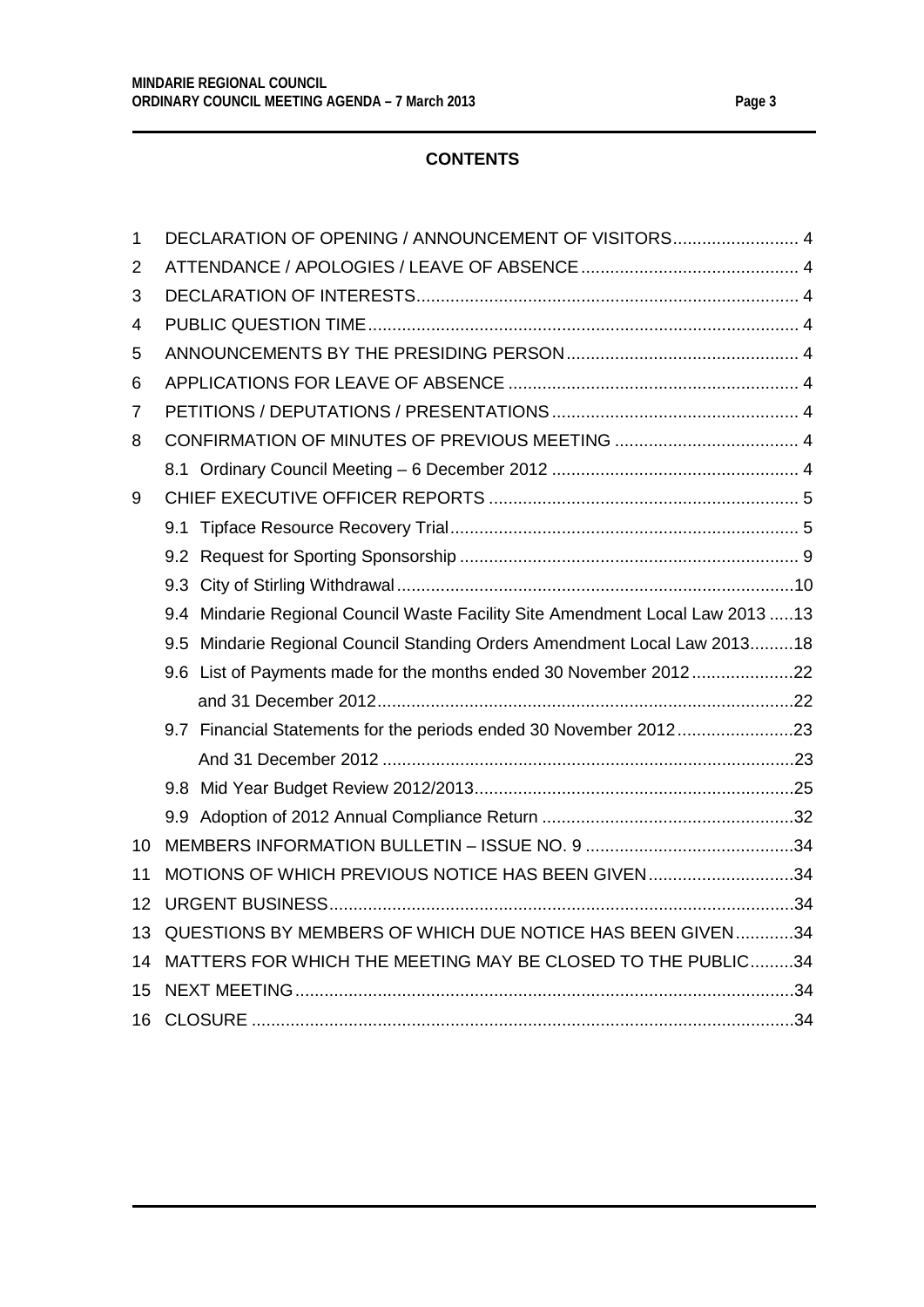## <span id="page-3-0"></span>**1 DECLARATION OF OPENING / ANNOUNCEMENT OF VISITORS**

## <span id="page-3-1"></span>**2 ATTENDANCE / APOLOGIES / LEAVE OF ABSENCE**

#### <span id="page-3-2"></span>**3 DECLARATION OF INTERESTS**

Declaration of Financial/Conflict of Interest to be recorded prior to dealing with each item.

*Disclosure of Financial and Proximity Interests*

- *(a) Members must disclose the nature of their interest in matters to be discussed at the meeting. (Section 5.65 of the Local Government Act 1995).*
- *(b) Employees must disclose the nature of their interest in reports or advice when giving the report or advice to the meeting. (Sections 5.70 and 5.71 of the Local Government Act 1995).*

#### *Disclosure of Interest Affecting Impartiality*

*(a) Members and staff must disclose their interest in matters to be discussed at*  the meeting in respect of which the member or employee has given or will *give advice.*

## <span id="page-3-3"></span>**4 PUBLIC QUESTION TIME**

## <span id="page-3-4"></span>**5 ANNOUNCEMENTS BY THE PRESIDING PERSON**

## <span id="page-3-5"></span>**6 APPLICATIONS FOR LEAVE OF ABSENCE**

## <span id="page-3-6"></span>**7 PETITIONS / DEPUTATIONS / PRESENTATIONS**

## <span id="page-3-7"></span>**8 CONFIRMATION OF MINUTES OF PREVIOUS MEETING**

## <span id="page-3-8"></span>**8.1 ORDINARY COUNCIL MEETING – 6 DECEMBER 2012**

The Minutes of the Ordinary Council Meeting held on 6 December 2012 have been printed and circulated to members of the Council.

## **RESPONSIBLE OFFICER RECOMMENDATION**

**That the Minutes of the Ordinary Council Meeting of Council held on 6 December 2012 be confirmed as a true record of the proceedings.**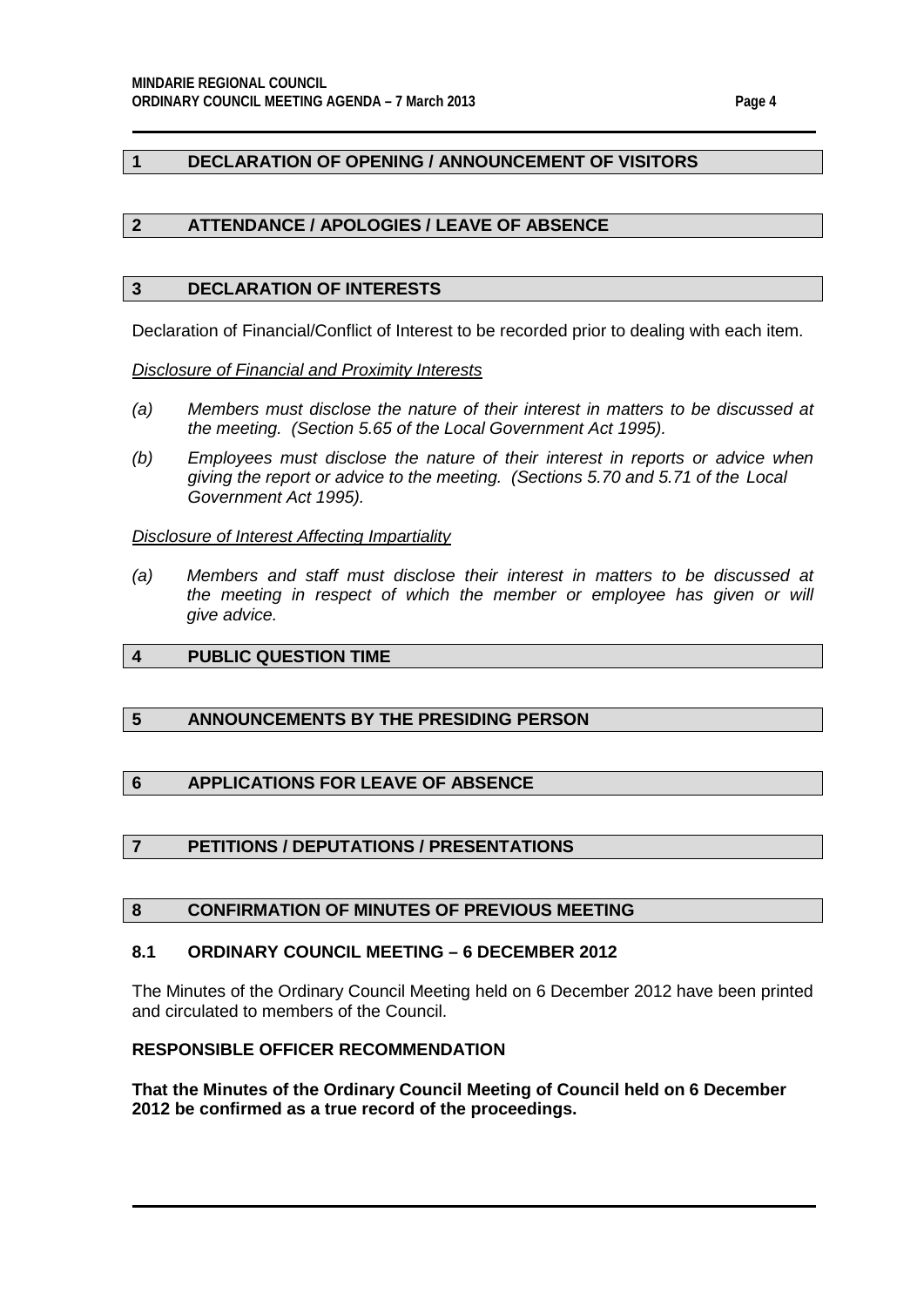<span id="page-4-1"></span><span id="page-4-0"></span>

| <b>CHIEF EXECUTIVE OFFICER REPORTS</b><br>9 |                                        |  |  |
|---------------------------------------------|----------------------------------------|--|--|
| 9.1                                         | <b>TIPFACE RESOURCE RECOVERY TRIAL</b> |  |  |
| <b>File No:</b>                             | <b>COR/48</b>                          |  |  |
| Appendix(s):                                | <b>Nil</b>                             |  |  |
| Date:                                       | 14 February 2012                       |  |  |
| <b>Responsible Officer:</b>                 | <b>Mike Myring, Site Supervisor</b>    |  |  |

The purpose of this report is to:

- 1. Provide details on the Tipface Resource Recovery Trial conducted at Tamala Park from October – December 2012;
- 2. Seek consideration of extending the trial to financial year end;
- 3. Consider continuing on with the project on a permanent basis; and
- 4. Request the member councils' support to have the project funded on a permanent basis from the Waste Authority's Regional Funding Program.

## **BACKGROUND**

Currently kerbside pick-ups are disposed of in landfill. In October 2012 a trial was initiated to recover recyclables from the tipface, which has been very successful. The cost of the trial totalled \$64,348 including the hiring of the plant (\$34,641), fuel costs (\$5,755) and recovering 1,450 mattresses at a disposal cost of (\$23,952). These costs were offset by revenue from the sale of the steel recovered totalling \$36,255 (212 tonnes) and through recovering \$6,342 of the landfill levy placed on waste to landfill by the State Government. The net cost of the project was \$21,751, which has been funded from the current budget.

In addition to this, the reduction in airspace consumed of  $868m<sup>3</sup>$  is valued at approximately \$73,780, although this benefit will only be realised towards the end of the landfill's life.

The initial scheme was intended to recover bulky items like scrap metal, mattresses, timber, toys and e-waste from the landfill, however the volume of metal and mattresses alone being salvaged has meant that there has not been enough resources to recover any other recyclable items.

The trial to the 30 December 2012 has recovered 37 tonnes (1,450 mattresses) and 212 tonnes of scrap metal.

The tables below detail the costs associated with running the trial for the three month period to December 2012 and the savings in air space.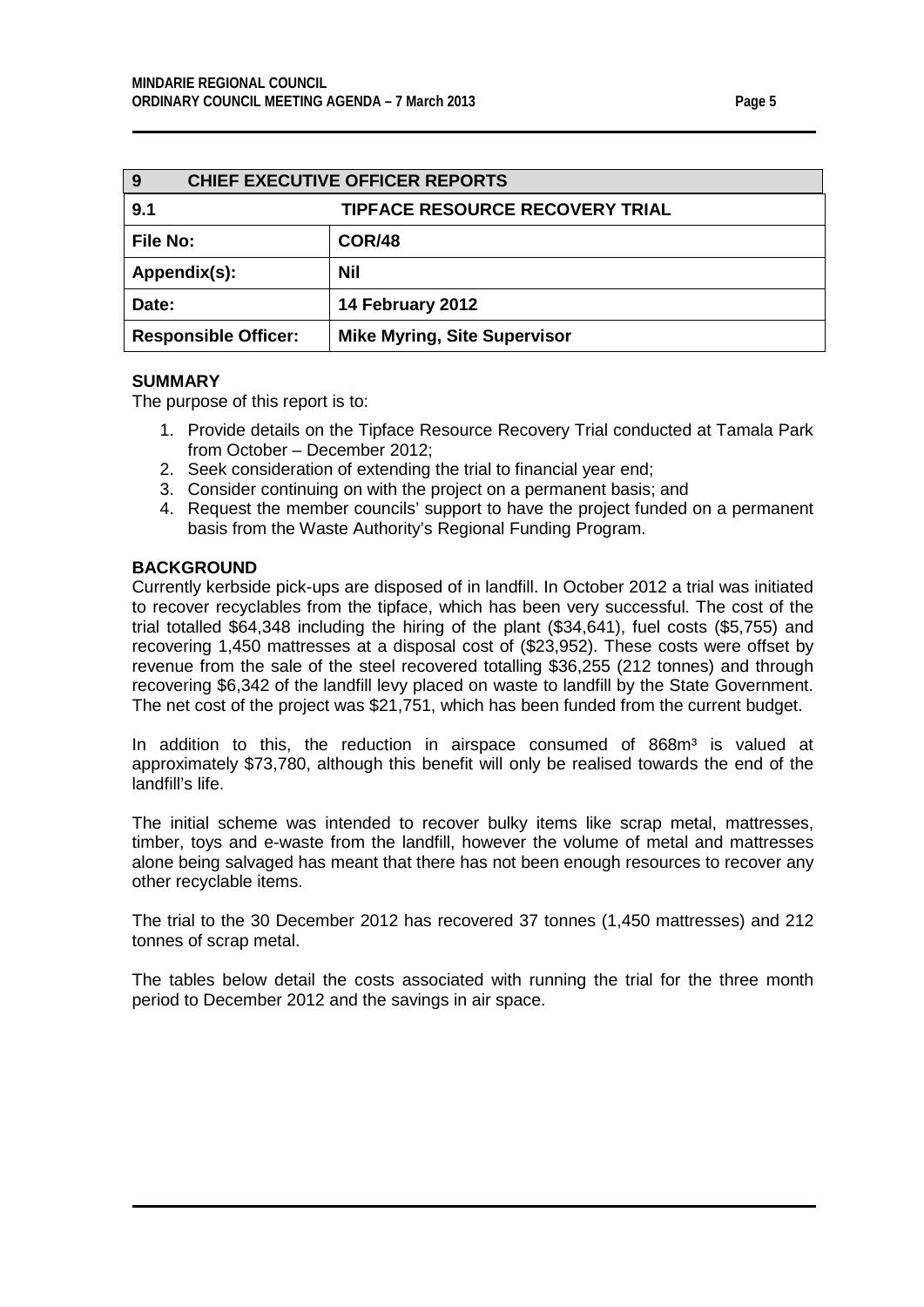| <b>COST OF TRIAL TO DECEMBER 2012</b>  |              |  |  |
|----------------------------------------|--------------|--|--|
| <b>Expense Cost/Savings type</b>       | (\$)         |  |  |
| <b>Plant Hire Cost</b>                 | (34,641)     |  |  |
| <b>Fuel Cost</b>                       | (5,755)      |  |  |
| Mattress Disposal Cost (1450 off)      | (23, 952)    |  |  |
| <b>Total Cost</b>                      | ( \$64, 348) |  |  |
|                                        |              |  |  |
| Savings                                |              |  |  |
| Proceeds from Sale of Steel            | 36,255       |  |  |
| DEP Levy Saving (Mattresses and Steel) | 6,342        |  |  |
| <b>Total Savings</b>                   | 42,597       |  |  |
| <i><b>*TOTAL COST OF TRIAL</b></i>     | (521,751)    |  |  |

\*Excludes savings in air space (868m3 at \$85 per m3 = \$73,780)

The trial of the scheme was presented to the Strategic Working Group where discussions ensued in relation to having the scheme funded through the Waste Authority via its Regional Funding Program. The Waste Authority recently informed the MRC that the project previously submitted to undertake a Waste Audit was unsuccessful. General support was provided to this request and the MRC has sent correspondence to the member councils seeking formal support prior to completing the program application and to reduce the lag time in gaining the necessary approvals if the council resolves to support making the scheme permanent.

#### **DETAIL**

The trial has provided many benefits to the MRC. Reducing waste to landfill, incentivising the employees to operate in accordance with MRC's objectives and allowing them to take responsibility for the project and improving moral. Given the benefits the trial has continued into 2013 and \$49,900 has been sought in the half yearly budget review to continue the trial through to the end of the financial year.

If the scheme continues to be successful consideration must be made to making it permanent. Additional resources will be required to support the trial if it was made permanent, which would include the purchasing of an excavator (cost table below includes purchase), another two hooklift bins and employing an additional plant operator. Operating on a permanent basis would allow the tipface operations team to recover even more recyclables from the tipface. The table below indicates the cost of running the scheme annually.

| <b>COST TO OPERATE PROJECT FOR A FULL YEAR</b> |               |  |  |
|------------------------------------------------|---------------|--|--|
| <b>Expense Cost/Savings type</b>               | (\$)          |  |  |
| <b>Plant Purchase Cost</b>                     | (187,000)     |  |  |
| <b>Fuel Cost</b>                               | (27, 908)     |  |  |
| <b>Mattress Disposal Cost</b>                  | (102, 056)    |  |  |
| <b>Full Time Operator Cost</b>                 | (70,000)      |  |  |
| Hooklift Bins (2 off)                          | (14,500)      |  |  |
| <b>Total Cost</b>                              | ( \$401, 464) |  |  |
|                                                |               |  |  |
| Savings                                        |               |  |  |
| Proceeds from Sale of Steel                    | 145,020       |  |  |
| DEP Levy Saving (Mattresses and Steel)         | 25,368        |  |  |
| <b>Total Savings</b>                           | 170,388       |  |  |
| <i><b>*TOTAL COST OF TRIAL</b></i>             | ( \$231,076)  |  |  |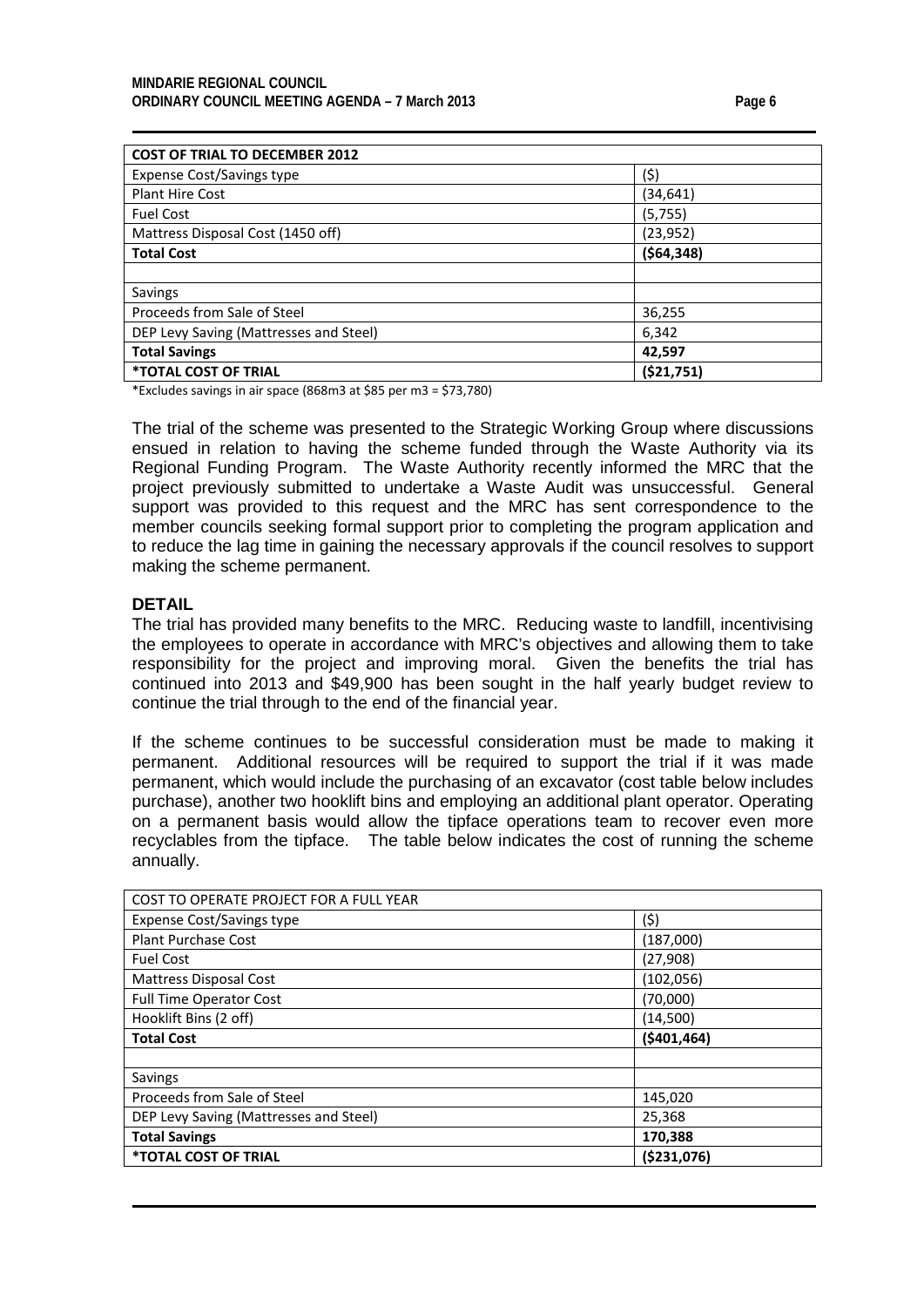\*Excludes Savings in Air Space as these savings are not realised until the end of life of landfill. However based on this year's rates the anticipated savings would be (3,500m3 at \$85 per m3 = \$297,500)

While the program would operate at a cash loss of \$231,076 annually it supports the MRC's overall strategic objective to minimise the amount of waste going to landfill and will extend the life of the landfill or alternatively, allow the landfill site to be used more intensively, both of which have significant long term benefits to the MRC.

Based on the pilot project, it is likely that the MRC's waste diversion rate would be improved by 0.5%. As a result, an opportunity may exist to have this trial project funded on a permanent basis by the Waste Authority via its Regional Funding Program if the member councils were supportive of the project. This would allow the significant capital cost of the project to be covered with the MRC covering the projects operational costs.

## **CONSULTATION**

Nil

**STATUTORY ENVIRONMENT** Nil

## **POLICY IMPLICATIONS**

Nil

#### **FINANCIAL IMPLICATIONS**

The trial to December 2012 has been funded from the 2012/13 Budget. However if the trial is to continue to the end of the financial year then a further \$49,900 is required, which cannot be funded from the current budget. A further report later in the agenda on the half yearly Budget review has included the amount required to continue the trial to the financial year end.

## **STRATEGIC IMPLICATIONS**

The scheme is directly in line with the objectives of the MRC in reducing the amount of waste going to landfill.

#### **COMMENT**

The trial project has been extremely successful in reducing the amount of waste to landfill and as such it is proposed to seek council's endorsement to continue with the project for the rest of the financial year at a cost of \$49,900 and discuss making the project permanent at the budget workshops. There is an opportunity to obtain funding for the project through the Waste Authority's Regional Funding Program. This funding opportunity has been discussed with the member councils through the Strategic Working Group where it received support.

#### **VOTING REQUIREMENT**

Absolute Majority

#### **RESPONSIBLE OFFICER RECOMMENDATION**

**That Council:**

**1. Acknowledge the success of the trial of recovering waste from the tip face as detailed in this report;**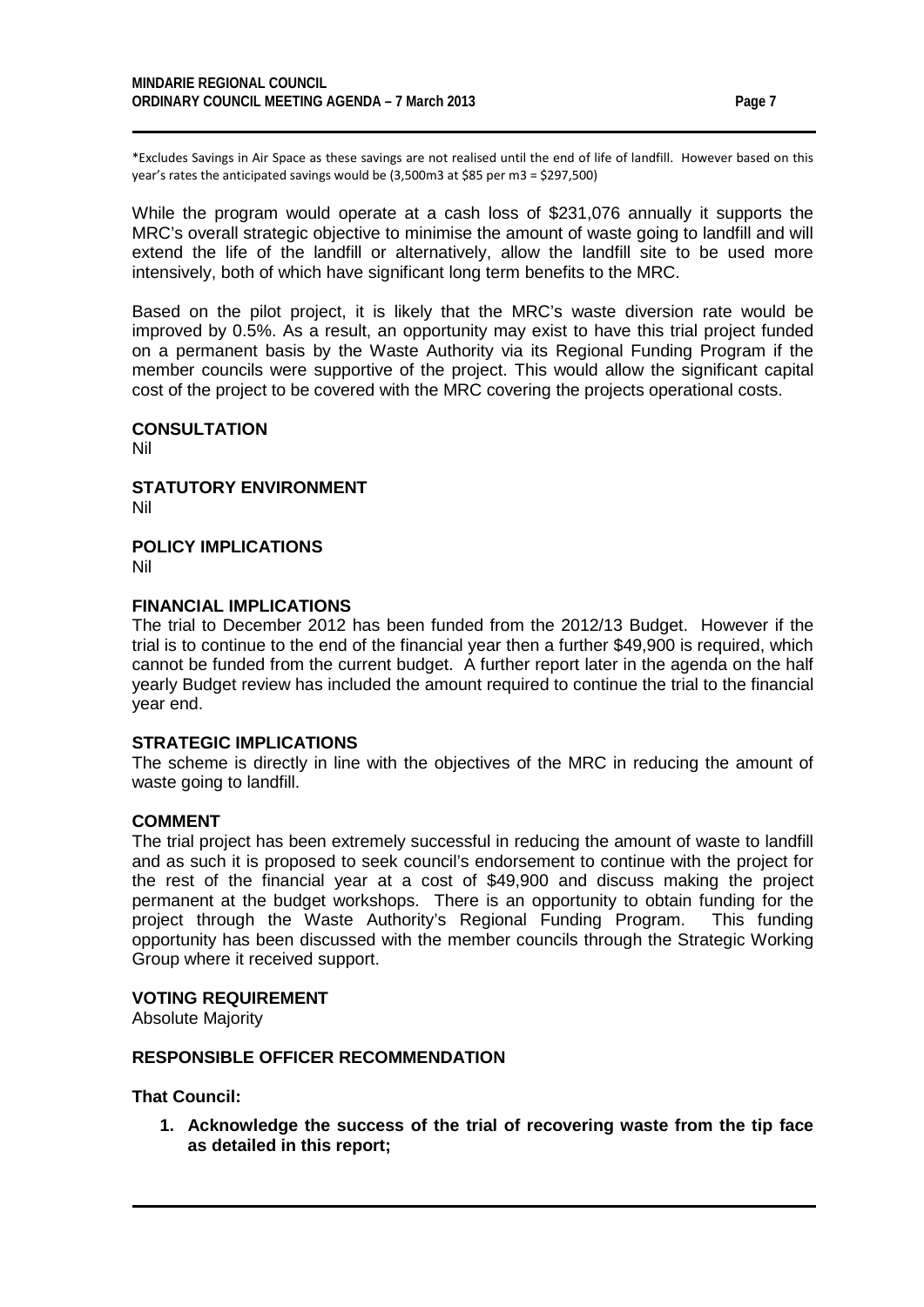- **2. Approve the allocation of \$49,900 to fund the continuation of the trial to the end of the 2012/13 financial year;**
- **3. Approve the allocation of \$49,900 detailed in (2) above to be funded in the 2012/13 half yearly budget review; (Absolute Majority Required)**
- **4. Consider in the formulation of the 2013/14 budget allocating the necessary funds to make the project permanent; and**
- **5. Endorse the principle of the project being funded from the Waste Authority's Regional Funding Program and encourage the member councils' to support the application for funding to the Waste Authority.**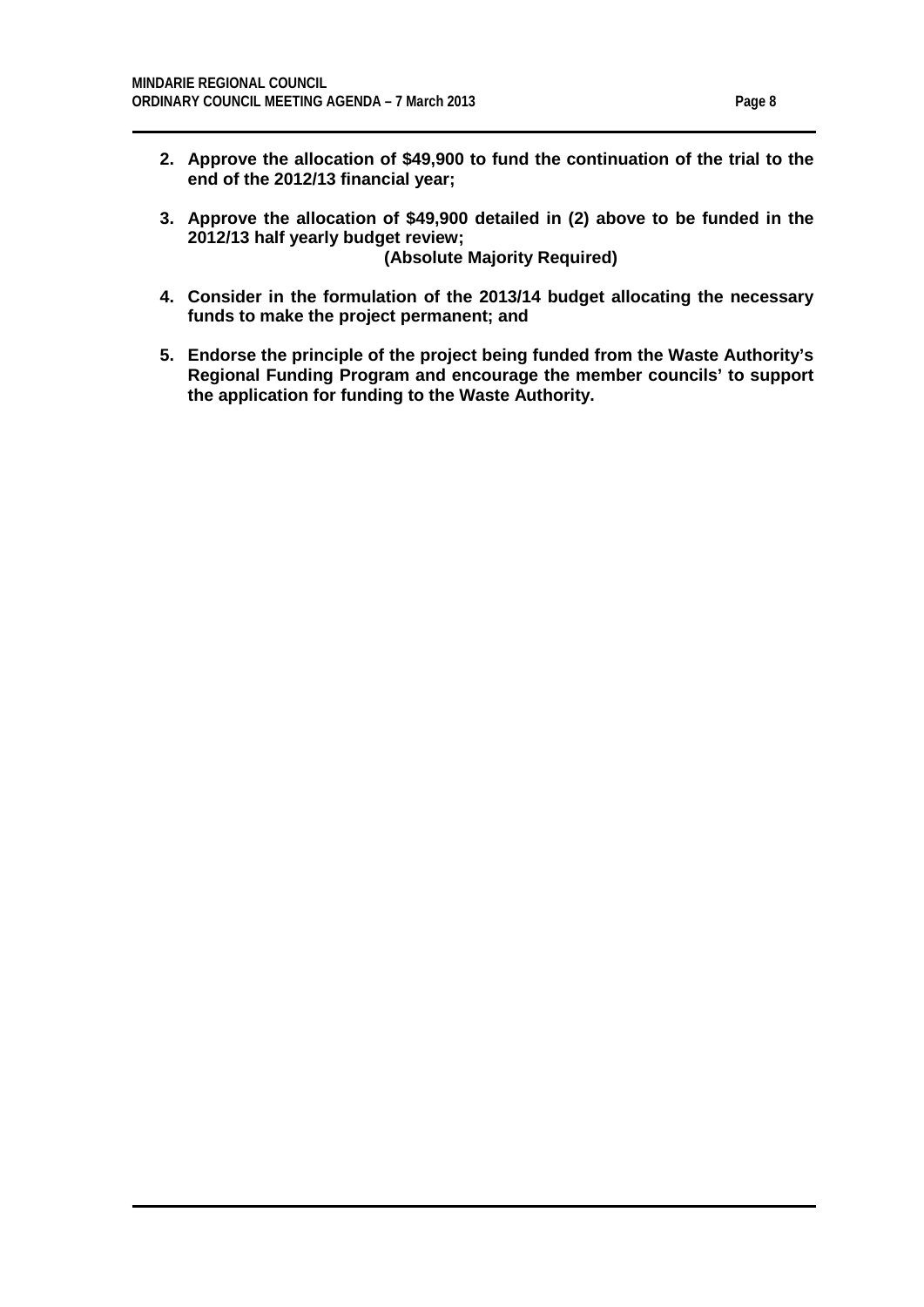|--|--|

<span id="page-8-0"></span>

| 9.2                         | <b>REQUEST FOR SPORTING SPONSORSHIP</b>           |
|-----------------------------|---------------------------------------------------|
| <b>File No:</b>             | <b>CMR/1-03</b>                                   |
| Appendix(s):                | <b>Appendix No. 1</b>                             |
| Date:                       | 13 February 2013                                  |
| <b>Responsible Officer:</b> | <b>Gunther Hoppe, Director Corporate Services</b> |

## **BACKGROUND**

The Mindarie Regional Council (MRC) has received a request from an employee for an individual sports sponsorship, which is attached at **Appendix No. 1**.

## **DETAILS**

Ms Cunningham has been employed by the MRC since March 2012. She is an active in-line speed skating competitor, who has represented WA at the recent National In-line Speed Skating Championships, taking gold in each of the 11 events in which she competed.

She will now be representing Australia at the Oceania Asia Pacific In-line Speed Skating Championships in Brisbane and is requesting a partial sponsorship of her costs by the MRC, totalling \$1,500. This will largely cover her flight and accommodation expenses.

This sponsorship would show our support and commitment towards a staff member who has shown excellence in her chosen sport and who is now competing in the Australian national team. In addition, it also provides the MRC with the opportunity for some marketing and publicity exposure.

#### **FINANCIAL IMPLICATIONS**

The cost to the MRC will be \$1,500 which will be covered by the half yearly budget review.

## **STRATEGIC IMPLICATIONS**

The recognition and support of a staff member's notable achievements is consistent with the MRC's overall strategy in that it serves to promote a performance culture in the business, even if in this instance it doesn't relate directly to a work activity, and it serves to improve staff engagement.

# **COMMENT**

Nil

**VOTING REQUIREMENT** Absolute Majority

#### **RESPONSIBLE OFFICER RECOMMENDATION**

**That Council approve the sponsorship of Ms Cunningham's participation in the Oceania Asia Pacific In-line Speed Skating Championships by the MRC to the value of \$1,500.**

**(Absolute Majority Required)**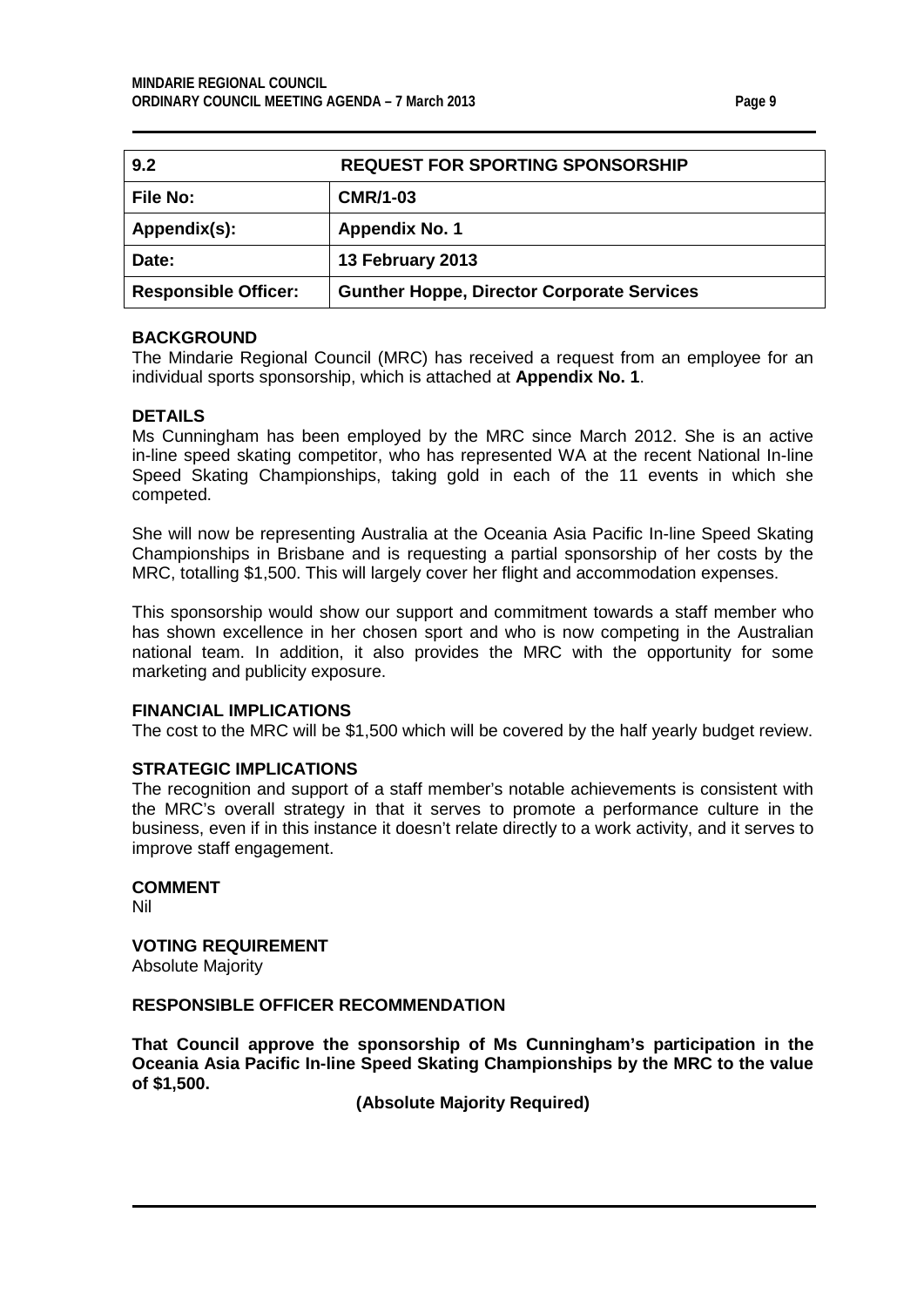<span id="page-9-0"></span>

| 9.3                         | <b>CITY OF STIRLING WITHDRAWAL</b> |
|-----------------------------|------------------------------------|
| <b>File No:</b>             | <b>LEG/14-02</b>                   |
| Appendix(s):                | <b>Appendix No. 2</b>              |
| Date:                       | 11 February 2013                   |
| <b>Responsible Officer:</b> | <b>Brian Callander, CEO</b>        |

Determine the next steps on the City of Stirling (Stirling) withdrawal from the Mindarie Regional Council (MRC) now that the Minister for Local Government has responded to MRC's submission.

## **BACKGROUND**

The withdrawal of Stirling has been ongoing since 2010 with numerous reports being presented to Council as the withdrawal process evolved. The last report to Council was at its meeting held on 6 December 2012 where an alternative valuation methodology prepared by Deloitte was presented along with a draft submission to the Minister detailing MRC's position on the withdrawal. At this meeting the Council, inter alia, resolved:

*"That:* 

- *1. The report entitled "Valuation of the City of Stirling's Interest in the Mindarie Regional Council" dated 23 October 2012 as prepared by Deloitte and presented in attachment 1 be endorsed.*
- *2. The report detailed in (1) above be used as the basis for determining the adjustment of assets and liabilities for the withdrawal of the City of Stirling in accordance with s.699 (3) (a) of the Local Government Act 1960 as follows:* 
	- *a. The City of Stirling be provided the Adjusted Value of \$754,500 minus \$302,000 being the City of Stirling's proportionate share of the insurance cover required to address MRC's lease obligations for environmental liability. Total payment to the City of Stirling being \$452,500.*
- *3. The City of Stirling retains:* 
	- *a. Its liability under the Resource Recovery Facility Deed of Guarantee;*
	- *b. Its ownership share in the land at Tamala Park Landfill Site; and*
	- *c. Its equity share (one third) in the land (lot 805 Pederick Street) owned by the Mindarie Regional Council and currently partially leased to BioVision for the operations of a Resource Recovery Facility. The equity share of the*  land will only be realised by the City of Stirling when the Mindarie Regional *Council at its sole discretion decides to sell the land or if/when Mindarie Regional Council is wound up."*
- *D. The Mindarie Regional Council endorses the submission, and its release, to the Minister for Local Government, as presented in attachment 2.*

The submission, which included Council's resolution above was finalised and sent to the Minister on 7 December 2012.

#### **DETAIL**

On 5 February 2013 correspondence was received from the Minister **(Appendix No. 2)**  confirming receipt of MRC's submission on 7 December 2012 and stating, Inter alia, the following:-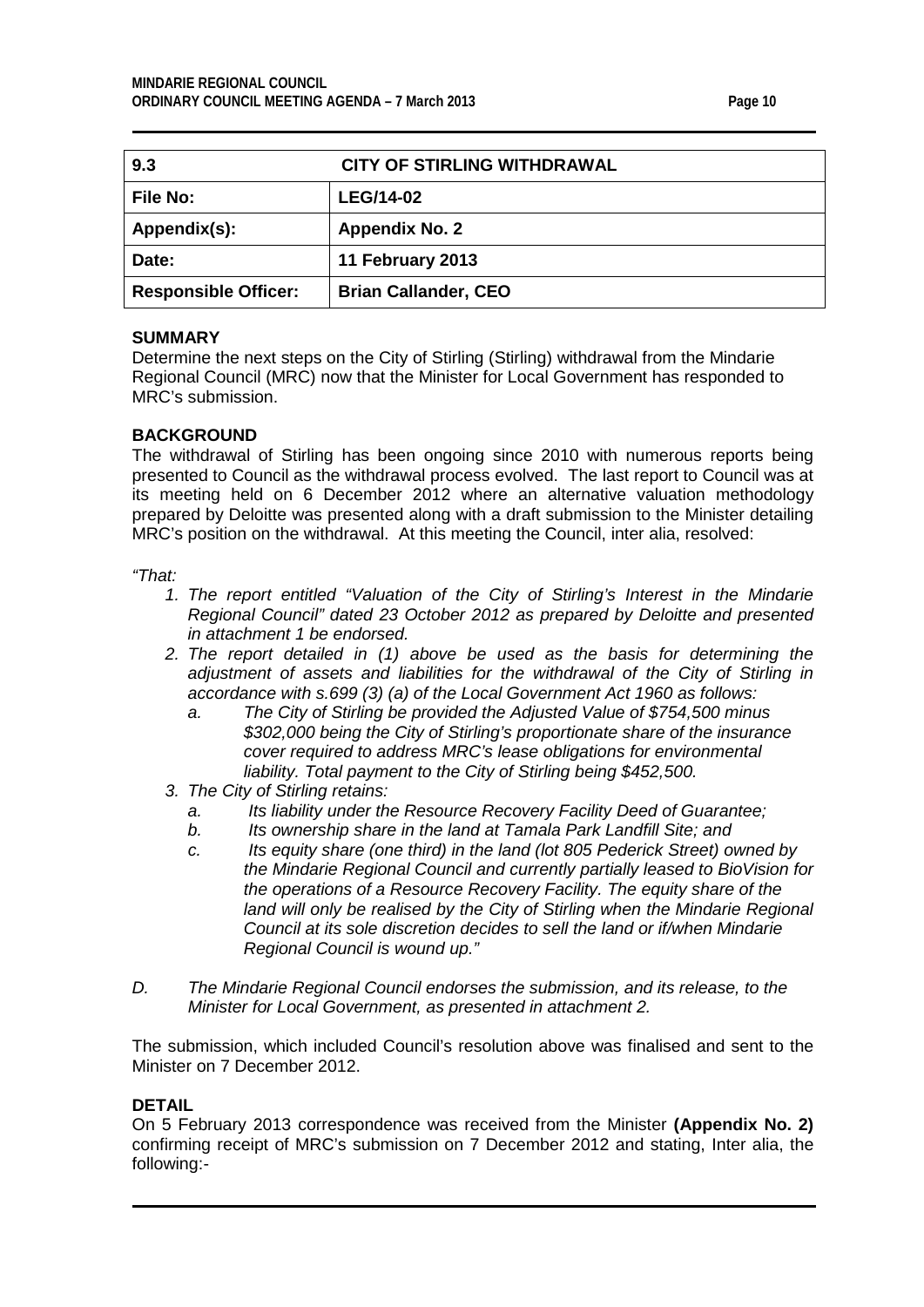*"Having given the matter careful consideration, I have come to the view that it wold not be appropriate for me to intervene in a matter involving such complexities. Furthermore, the constitution agreement of the MRC does not contemplate any role for me to act as arbitrator in determining such matters. Rather, it is for the parties to reach agreement on the settlement required to enable the withdrawal of any member of the MRC and to then seek my approval of such an agreement."*

The Ministers letter goes on to discuss the Final Report of the Metropolitan Local Government Review Panel indicating that he's mindful of the report's findings in relation to the responsibilities for waste management across the metropolitan area, and to strongly suggest that the parties reconsider the proposed withdrawal of the Stirling as part of these discussions. The key recommendations contained in the Metropolitan Local Government Review (Final Report) in relation to waste management across the metropolitan area are as follows:

## *"Executive Summary*

*The Panel examined if some local government functions could be managed from a metropolitan-wide perspective. For example, many respondents agreed that waste management would have improved co-ordination if it was the State's responsibility. The Panel agrees and recommends that the State Government take over the role of waste management.* 

*Recommendations:*

- *6. The State Government consider the management of waste treatment and disposal at a metropolitan-wide scale either be undertaken by a State authority or through a partnership with local government.*
- *11. The existing Regional Local Governments in the metropolitan area be dissolved, their provisions in the Local Government Act 1995 be repealed for the metropolitan area and a transitional plan for dissolving the existing bodies in the metropolitan area be developed."*

It is difficult for local government or regional councils to take any position based on the Final Report as it has no standing in the current Government apart from having Cabinet approval for its release for public consultation until early April.

Notwithstanding this it is important that we enter into discussions with Stirling to determine if agreement can be reached on the next step in the process. The following scenarios detail the options available for negotiation:

#### Scenario 1

The MRC requests Stirling to consider Deloitte's valuation as the basis for adjusting MRC's assets and liabilities (settlement) as required by s.699 of the *Local Government Act 1960*. Any such agreement would need to be conditional upon the value of the settlement being deducted from any further settlement that may be provided if, or when, the State Government abolishes or amends the boundaries of the MRC.

#### Scenario 2

The MRC holds off any further negotiations/discussions with Stirling until after the State Government has taken a position on the Metropolitan Local Government Review (Final Report).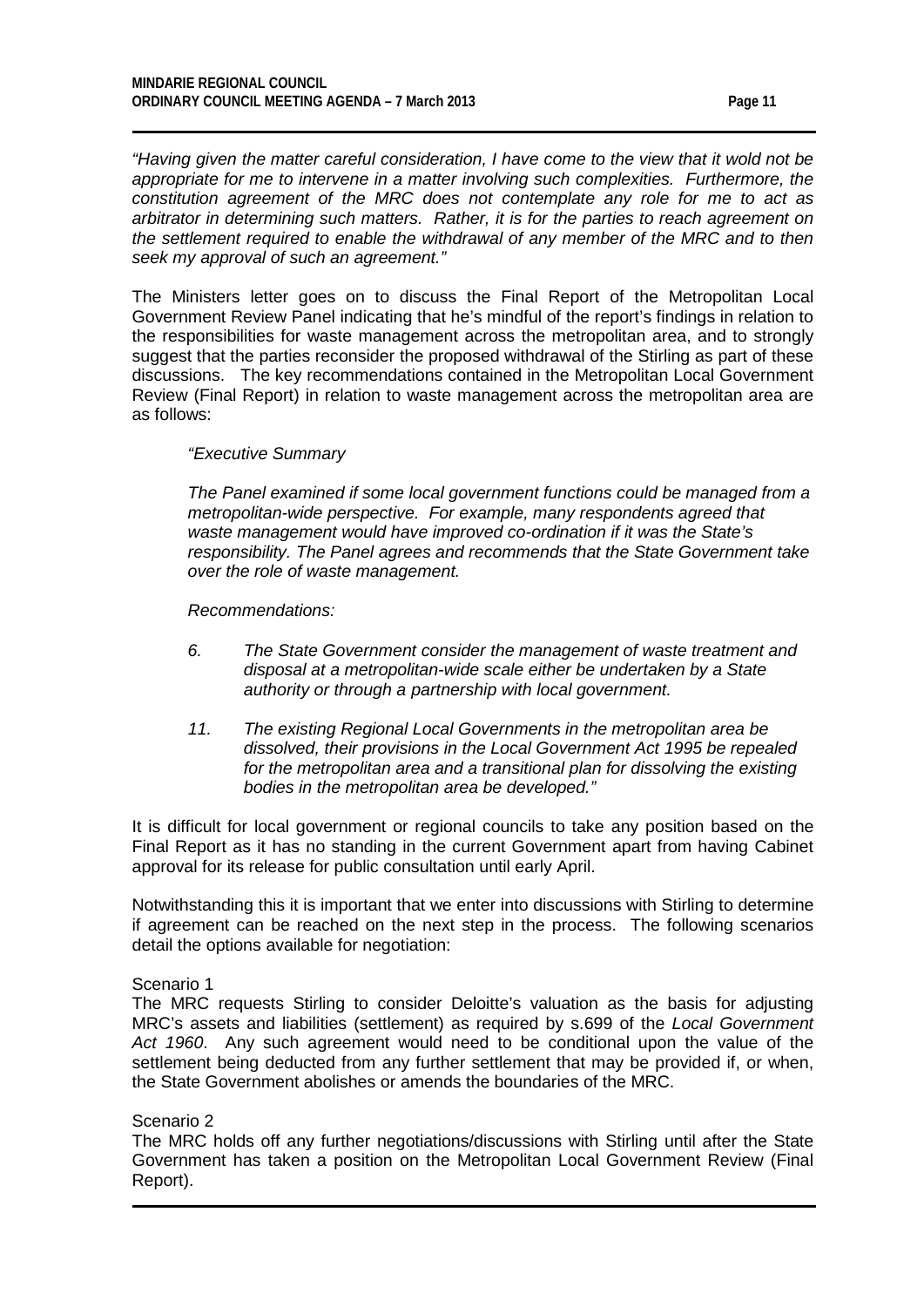Scenario 3

The MRC enter into discussions with Stirling to retain them as members of the MRC.

**CONSULTATION** Nil

**STATUTORY ENVIRONMENT** Nil

**POLICY IMPLICATIONS Nil**

**FINANCIAL IMPLICATIONS** Nil

**STRATEGIC IMPLICATIONS** Nil

## **COMMENT**

The Minister's decision not to intervene and request of the parties to continue negotiations to facilitate a solution for Stirling to remain in the MRC is disappointing. However it is important that the MRC, and Stirling for that matter, are clear on the required next steps. As such it is recommended that the council authorise its Chairperson and Chief Executive Officer to enter into discussions with the Mayor and Chief Executive Officer of Stirling to determine if there is any preference/agreement to pursue one or more of the scenarios.

#### **VOTING REQUIREMENT**

Simple Majority

## **RESPONSIBLE OFFICER RECOMMENDATION**

**That Council:**

- **1. Authorise the Chairperson and the Chief Executive Officer of the Mindarie Regional Council to enter into discussions with the Mayor and Chief Executive Officer of the City of Stirling to determine if there is any preference/agreement to pursue one or more of the scenarios.**
- **2. Receive a further report from the Chief Executive Officer detailing the outcomes of the discussions detailed in (1) above and providing recommendations on the most appropriate actions to resolve the issue.**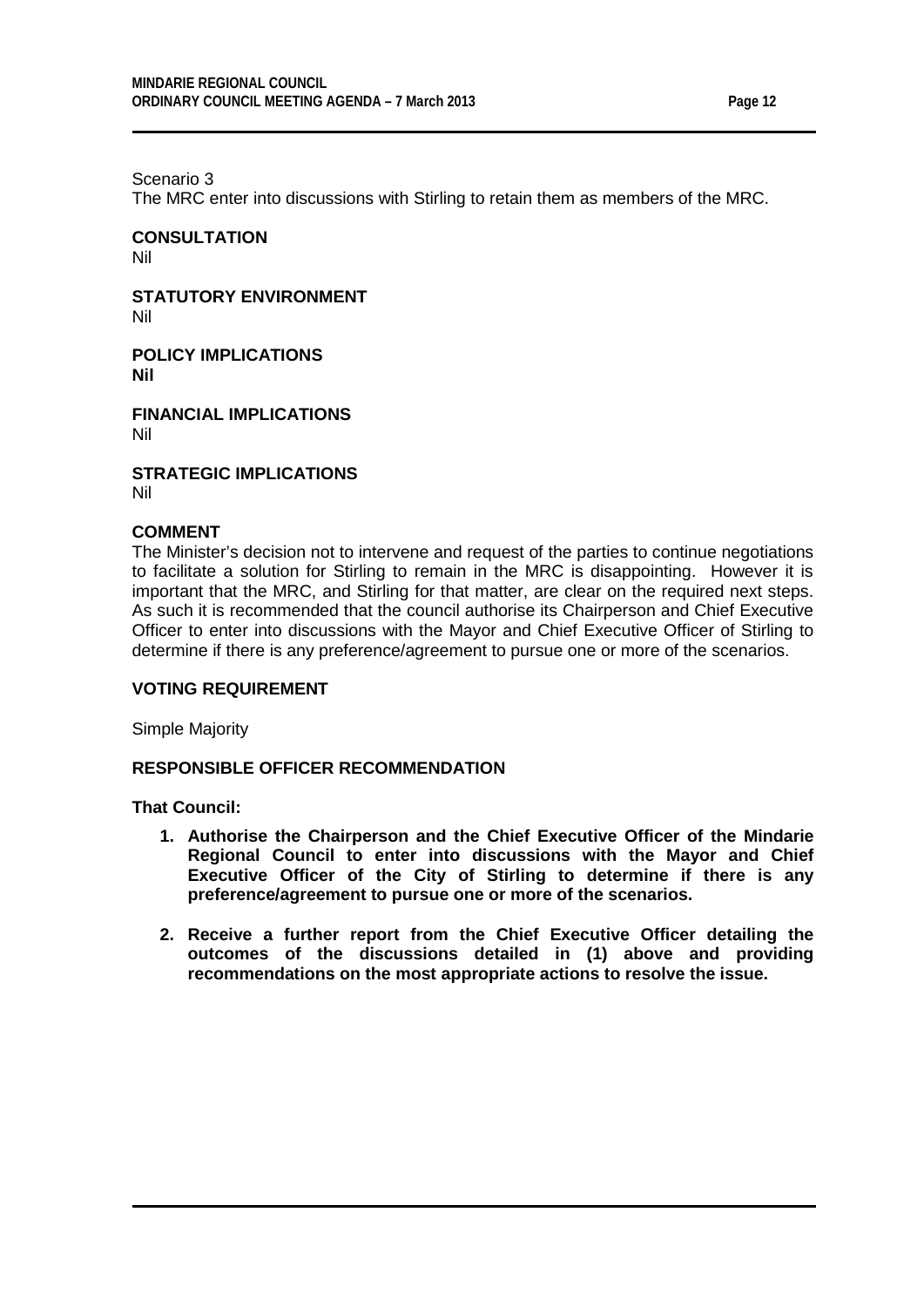| ıО<br>ı<br>u<br>п |  |  |
|-------------------|--|--|
|-------------------|--|--|

<span id="page-12-0"></span>

| 9.4                         | MINDARIE REGIONAL COUNCIL WASTE FACILITY SITE<br><b>AMENDMENT LOCAL LAW 2013</b> |
|-----------------------------|----------------------------------------------------------------------------------|
| <b>File No:</b>             | LAW/5                                                                            |
| Appendix(s):                | <b>Appendix No. 3</b>                                                            |
| Date:                       | 5 February 2013                                                                  |
| <b>Responsible Officer:</b> | <b>Brian Callander, CEO</b>                                                      |

Seeking Council's approval to make the Mindarie Regional Council's Waste Facility Site Amendment Local Law 2013.

## **BACKGROUND**

The Joint Standing Committee on Delegated Legislation (the Committee) has reviewed the Mindarie Regional Council Waste Facility Site Local Law (Principal Local Law) and has written to the Mindarie Regional Council (MRC) recommending a number of minor changes be addressed in the Principal Local Law.

In the letter the Committee requested the MRC to provide to them, in writing, an undertaking that it will amend a number of drafting errors prior to Monday 23 July 2012*.* The MRC responded to the Committee on 5 July 2012 advising that it will make the amendments to the Principal Local Law as requested.

The MRC sought clarification from the Department of Local Government relating to the wording of the Purpose and Effect and was advised that the wording should be in relation to the Amendment Local Law.

The purpose and effect of the amended Local Law reads as follows:

**The purpose** of the local law is to implement changes as requested by the Joint Standing Committee on Delegated Legislation.

**The effect** of the local law is to amend specific clauses being:

- 1. Clause 11 include a part 1
- 2. Clause 16(1) be deleted and the rest of that clause re-numbered accordingly
- 3. Clause 22 requiring a full stop
- 4. Clause 23 undertake a redraft
- 5. Schedule 1 undertake a redraft

#### **DETAIL**

On the 20 September 2012, the Council resolved to give Statewide public notice of its proposal to amend the Mindarie Regional Council (MRC) Waste Facility Site Local Law 2012.

Subsequently, Statewide public notice was given of the proposed Amendment Local Law. No submissions were received.

On the 1 February 2013 the MRC The Department of Local Government provided comments on the proposed amendments to this local law as follows: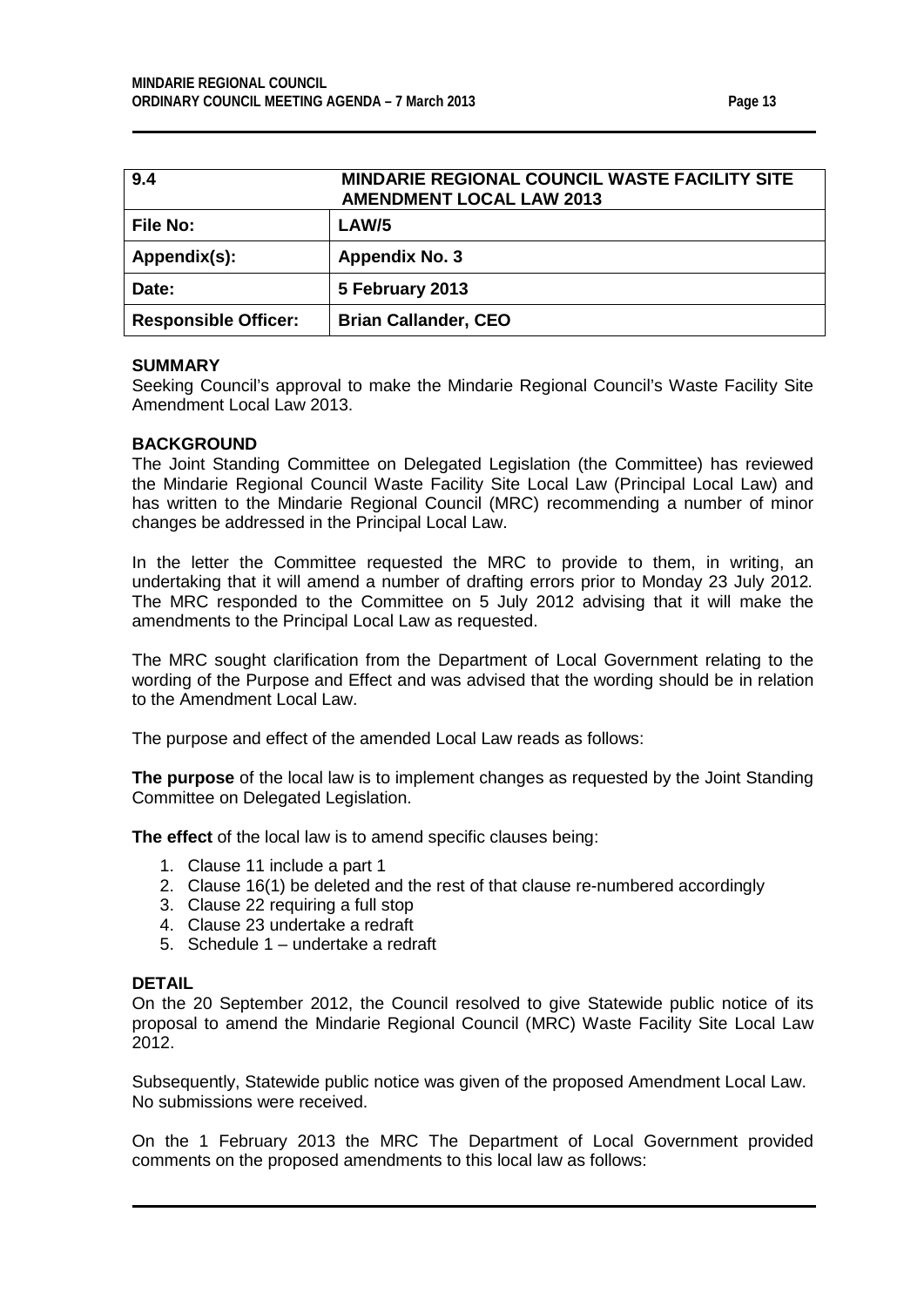1. Under the instructions of the proposed amendment to Clause 11 the outcome would result as such:

"(1)(1) A person must not, without permission, park a vehicle, or cause or permit it to be parked, on the site.

- 2. As there is only one subclause in Clause 18 it is unnecessary to number it as such, it is suggested that the "(1)" is deleted at the start of the paragraph; and Insert the word "or" after the semi colon at the end of subparagraph (b).
- 3. The following minor edits are suggested to Schedule 1:
	- a. The reference to "[clause26]" in the title should be centralised;
	- b. Replace clause reference "16(1)" with the correct clause of the prescribed offence it relates to, being "16(2)" and
	- c. For consistency purposed consider changing the layout to clause 9(4)(a) and (b).

**The effect** of the amendment local law is amended to include changes to specific clauses suggested by the Department of Local Government being:

- 1. Clause 16(1) be deleted and the rest of that clause re-numbered accordingly
- 2. Clause 18 undertake a redraft
- 3. Clause 22 requiring a full stop
- 4. Clause 23 undertake a redraft
- 5. Schedule 1 undertake a redraft

The MRC Waste Facility Site Amendment Local Law 2013 has been prepared by the MRC Administration taking into account the comments from the Department of Local Government and is at **Appendix No. 3**.

## **CONSULTATION**

Department of Local Government

## **STATUTORY ENVIRONMENT**

The process for amending the text of a Local Law is covered in s3.12 of the Local Government Act 1995, which reads as follows:

- *"3.12. Procedure for making local laws*
	- *(1) In making a local law a local government is to follow the procedure described in this section, in the sequence in which it is described.*
	- *(2) At a council meeting the person presiding is to give notice to the meeting of the purpose and effect of the proposed local law in the prescribed manner.*
	- *(3) The local government is to —*
		- *(a) give Statewide public notice stating that —*
			- *(i) the local government proposes to make a local law the purpose and effect of which is summarized in the notice;*
			- *(ii) a copy of the proposed local law may be inspected or obtained at any place specified in the notice; and*
			- *(iii) submissions about the proposed local law may be made to the local government before a day to be*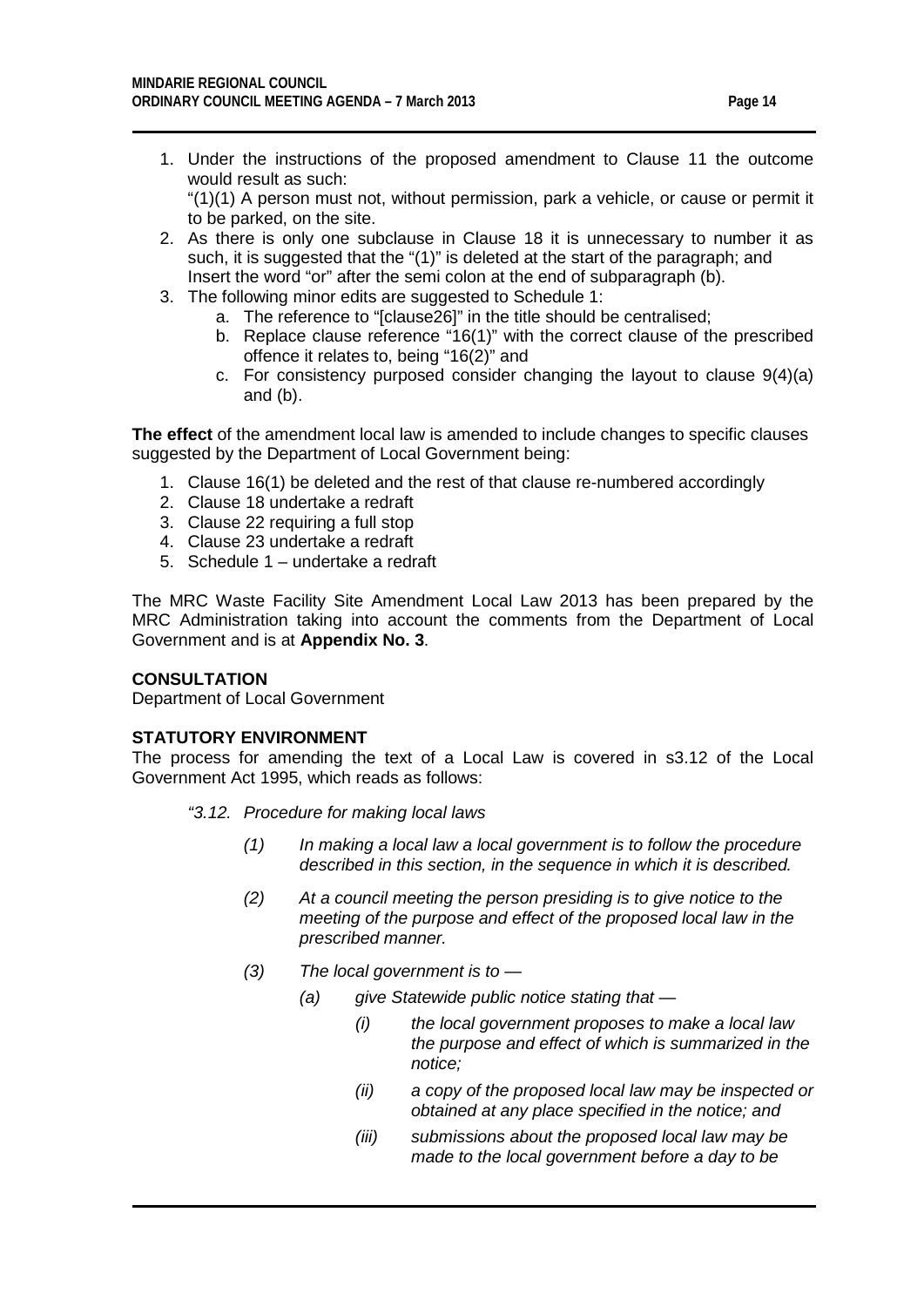*specified in the notice, being a day that is not less than 6 weeks after the notice is given;*

- *(b) as soon as the notice is given, give a copy of the proposed local law and a copy of the notice to the Minister and, if another Minister administers the Act under which the local law is proposed to be made, to that other Minister; and*
- *(c) provide a copy of the proposed local law, in accordance with the notice, to any person requesting it.*
- *(3a) A notice under subsection (3) is also to be published and exhibited as if it were a local public notice.*
- *(4) After the last day for submissions, the local government is to consider any submissions made and may make the local law\* as proposed or make a local law\* that is not significantly different from what was proposed.*
	- *\* Absolute majority required.*
- *(5) After making the local law, the local government is to publish it in the Gazette and give a copy of it to the Minister and, if another Minister administers the Act under which the local law is proposed to be made, to that other Minister.*
- *(6) After the local law has been published in the Gazette the local government is to give local public notice —*
	- *(a) stating the title of the local law;*
	- *(b) summarizing the purpose and effect of the local law (specifying the day on which it comes into operation); and*
	- *(c) advising that copies of the local law may be inspected or obtained from the local government's office.*
- *(7) The Minister may give directions to local governments requiring them to provide to the Parliament copies of local laws they have made and any explanatory or other material relating to them.*
- *(8) In this section —*

*making in relation to a local law, includes making a local law to amend the text of, or repeal, a local law.*

*3.13. Procedure where significant change in proposal*

*If during the procedure for making a proposed local law the local government decides to make a local law that would be significantly different from what it first proposed, the local government is to recommence the procedure.*

*3.14. Commencement of local laws*

*(1) Unless it is made under section 3.17, a local law comes into operation on the 14th day after the day on which it is published in the Gazette or on such later day as may be specified in the local law.*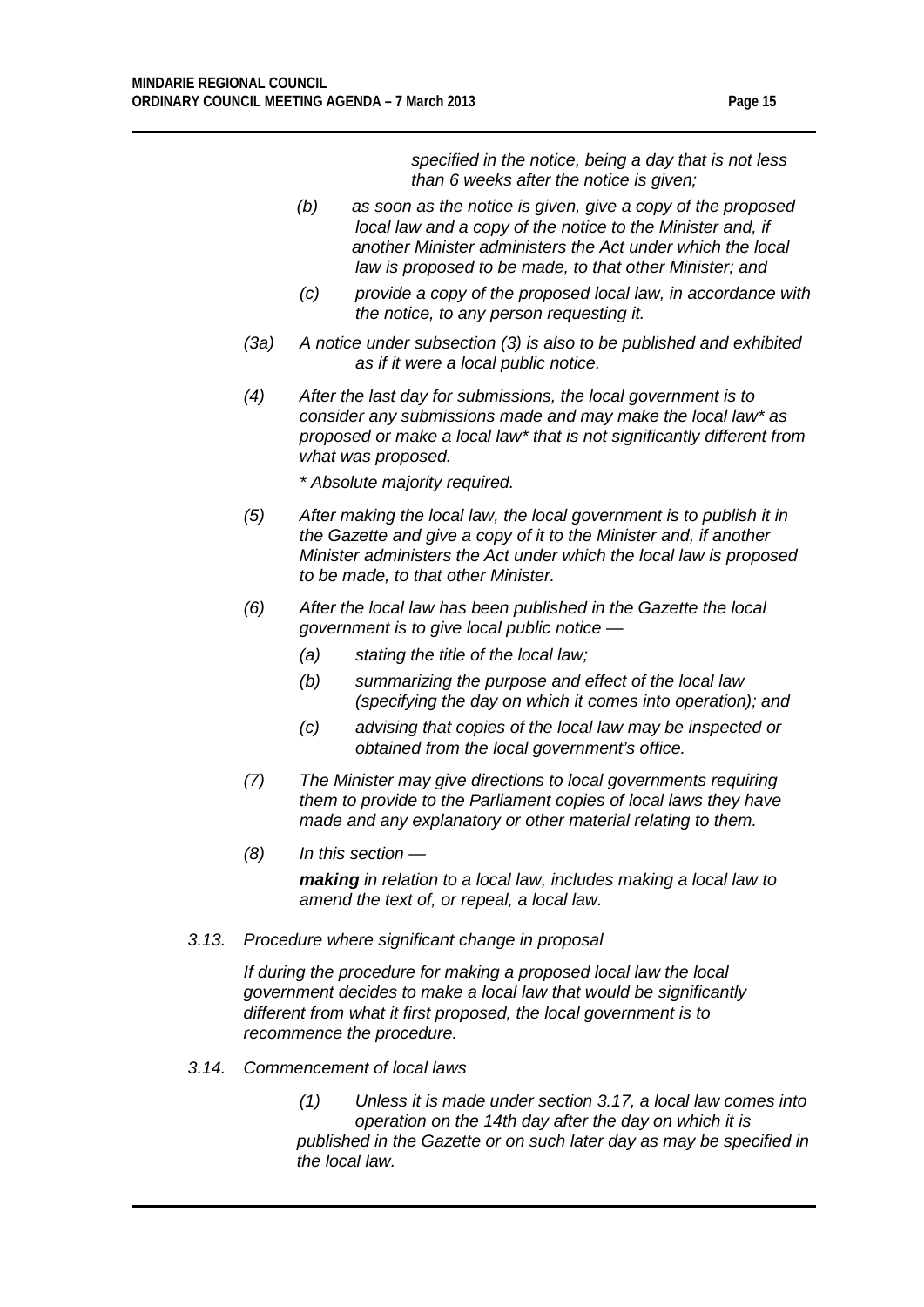*(2) A local law made under section 3.17 comes into operation on the day on which it is published in the Gazette or on such later day as may be specified in the local law.*

#### *3.15. Local laws to be publicized*

*A local government is to take reasonable steps to ensure that the inhabitants of the district are informed of the purpose and effect of all of its local laws.*

- *3.16. Periodic review of local laws*
	- *(1) Within a period of 8 years from the day when a local law commenced or a report of a review of the local law was accepted under this section, as the case requires, a local government is to carry out a review of the local law to determine whether or not it considers that it should be repealed or amended.*
	- *(2) The local government is to give Statewide public notice stating that —*
		- *(a) the local government proposes to review the local law;*
		- *(b) a copy of the local law may be inspected or obtained at any place specified in the notice; and*
		- *(c) submissions about the local law may be made to the local government before a day to be specified in the notice, being a day that is not less than 6 weeks after the notice is given.*
	- *(2a) A notice under subsection (2) is also to be published and exhibited as if it were a local public notice.*
	- *(3) After the last day for submissions, the local government is to consider any submissions made and cause a report of the review to be prepared and submitted to its council.*
	- *(4) When its council has considered the report, the local government may determine\* whether or not it considers that the local law should be repealed or amended.*
		- *\* Absolute majority required."*

**POLICY IMPLICATIONS** Nil

**FINANCIAL IMPLICATIONS**

Nil

## **STRATEGIC IMPLICATIONS**

The Committee has advised the MRC of textual errors in the Principal Local Law as it was presented and requested that they be addressed. To amend the text of a Local Law requires the same process as if a new Local Law was being developed. The Council at a meeting on 20 September 2012 endorsed the changes to the local law and confirmed its purpose and effect and authorised that the Principal Local Law as amended be advertised Statewide as required by s.3.12 (3) of the *Local Government Act 1995*.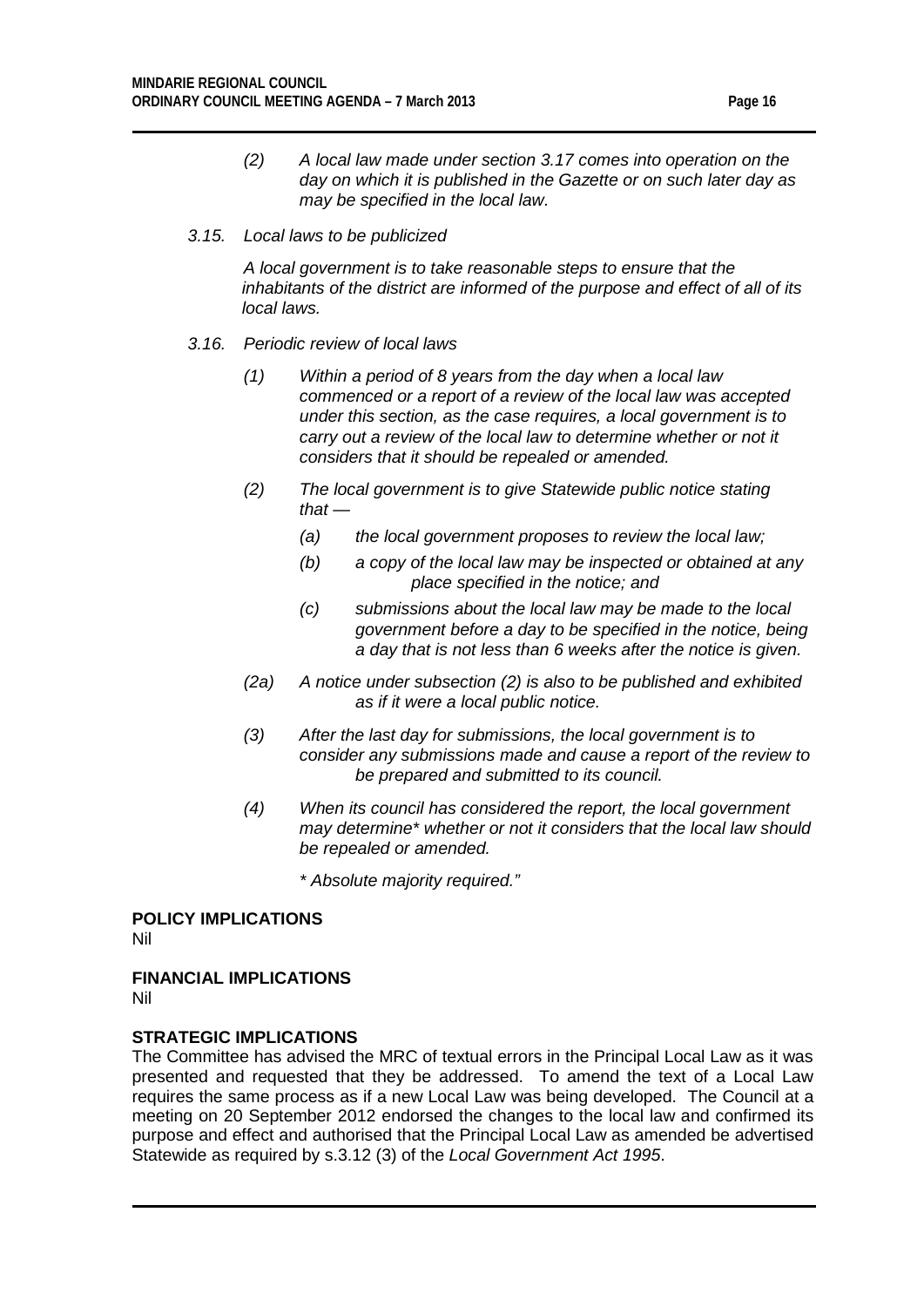As required by s.3.12 (4) of the *Local Government Act 1995* the Council is now required to consider and may make the local law proposed or make the local law that is not significantly different from what was proposed.

# **COMMENT**

Nil

# **VOTING REQUIREMENT**

Absolute Majority

## **RESPONSIBLE OFFICER RECOMMENDATION**

**That Council proceeds to make the Mindarie Regional Council Waste Facility Site Amendment Local Law 2013 as set out in Appendix No. 1. (Absolute Majority Required)**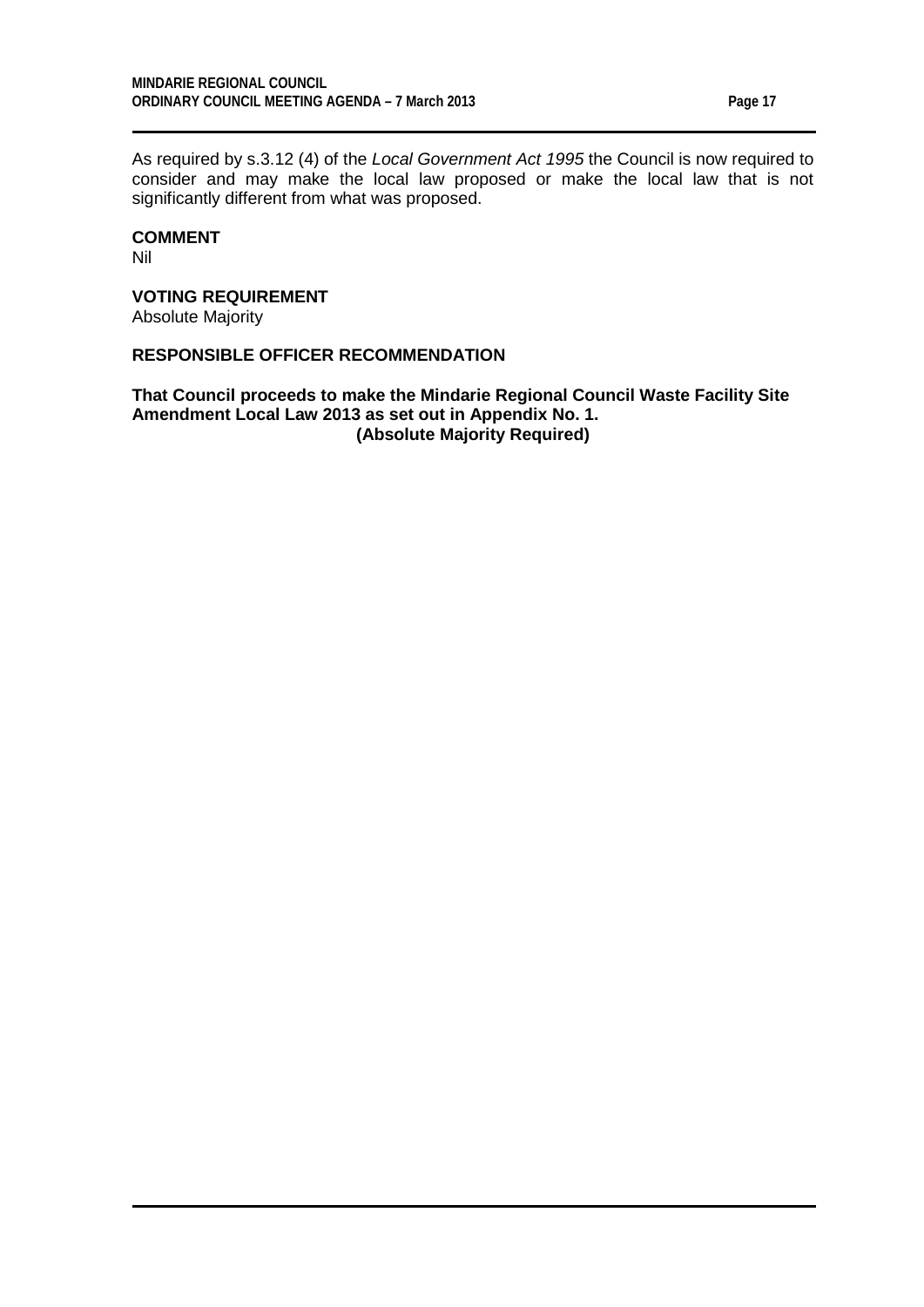<span id="page-17-0"></span>

| 9.5                         | <b>MINDARIE REGIONAL COUNCIL STANDING ORDERS</b><br><b>AMENDMENT LOCAL LAW 2013</b> |
|-----------------------------|-------------------------------------------------------------------------------------|
| <b>File No:</b>             | LAW/6                                                                               |
| Appendix(s):                | <b>Appendix No. 4</b>                                                               |
| Date:                       | 15 February 2013                                                                    |
| <b>Responsible Officer:</b> | <b>Brian Callander, CEO</b>                                                         |

Seeking Council's approval to approve Mindarie Regional Council's Standing Orders Amendment Local Law 2013 and give Statewide Public Notice.

#### **BACKGROUND**

The Joint Standing Committee on Delegated Legislation (the Committee) considered the Amendment Local Law at its meeting on 14 May 2012 and resolved to write to the MRC regarding a potential procedural defect in the making of the Amendment Local Law. The Committee noted that information provided by MRC reveals s.3.12(3) of the *Local Government Act 1995 (the Act)* was not followed in the prescribed sequential process demanded of s.3.12.

The information revealed that the MRC gave State-wide public notice on 14 December 2011 but:

- Did not give a copy of the proposed local law to the Department of Local Government until a month later, whereas the Act stipulates that this must be done "*as soon as the notice is given"; and*
- Did not give a copy of the State-wide public notice to the Minister pursuant to s.3.12(3)(b) of the Act.

The Committee resolved to place a 'protective' *Notice of Motion* to disallow the Amendment Local Law in the Legislative Council on 14 June 2012. On the 19 June 2012 the Committee requested the MRC to provide to them, in writing confirmation of the above. The MRC responded to the Committee on 16 July 2012 confirming that the information was correct.

The Committee advised MRC on the 3 December 2012 that the MRC Standing Orders Amendment Local Law 2012 was disallowed by the Legislative Council on 27 September 2012 and requested information as to what steps the Council is undertaking to re-make the Amendment Local Law. The MRC responded to the Committee on 3 December 2012 advising that the proposed MRC Standing Orders Amendment Local Law 2013 will be presented to the next available Ordinary Council meeting scheduled for 7 March 2013.

#### **DETAIL**

The MRC Standing Orders Amendment Local Law 2013 is contained in **Appendix No. 4.**

The purpose and effect of the local law reads as follows:

**The purpose** of the amendment is to delete subclause 5.9(3).

**The effect** of the amendment is to remove the power of the presiding person to rule that a member must not speak again on a matter.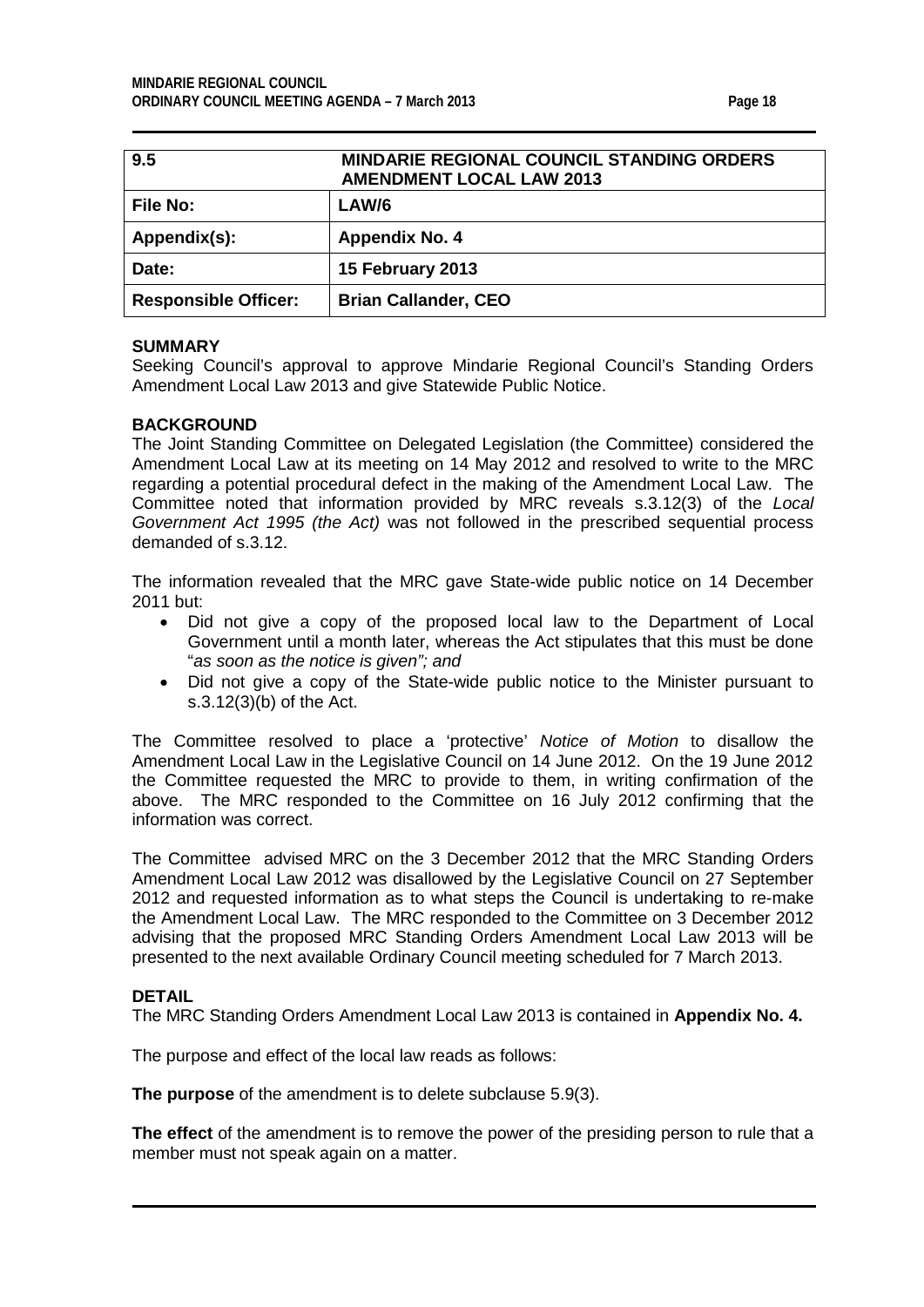## **STATUTORY ENVIRONMENT**

The process for amending the text of a Local Law is covered in s3.12 of the Local Government Act 1995, which reads as follows:

#### *"3.12. Procedure for making local laws*

- *(1) In making a local law a local government is to follow the procedure described in this section, in the sequence in which it is described.*
- *(2) At a council meeting the person presiding is to give notice to the meeting of the purpose and effect of the proposed local law in the prescribed manner.*
- *(3) The local government is to —*
	- *(a) give Statewide public notice stating that —*
		- *(i) the local government proposes to make a local law the purpose and effect of which is summarized in the notice;*
		- *(ii) a copy of the proposed local law may be inspected or obtained at any place specified in the notice; and*
		- *(iii) submissions about the proposed local law may be made to the local government before a day to be specified in the notice, being a day that is not less than 6 weeks after the notice is given;*
	- *(b) as soon as the notice is given, give a copy of the proposed local law and a copy of the notice to the Minister and, if another Minister administers the Act under which the local law is proposed to be made, to that other Minister; and*
	- *(c) provide a copy of the proposed local law, in accordance with the notice, to any person requesting it.*
- *(3a) A notice under subsection (3) is also to be published and exhibited as if it were a local public notice.*
- *(4) After the last day for submissions, the local government is to consider any submissions made and may make the local law\* as proposed or make a local law\* that is not significantly different from what was proposed.*
	- *\* Absolute majority required.*
- *(5) After making the local law, the local government is to publish it in the Gazette and give a copy of it to the Minister and, if another Minister administers the Act under which the local law is proposed to be made, to that other Minister.*
- *(6) After the local law has been published in the Gazette the local government is to give local public notice —*
	- *(a) stating the title of the local law;*
	- *(b) summarizing the purpose and effect of the local law (specifying the day on which it comes into operation); and*
	- *(c) advising that copies of the local law may be inspected or obtained from the local government's office.*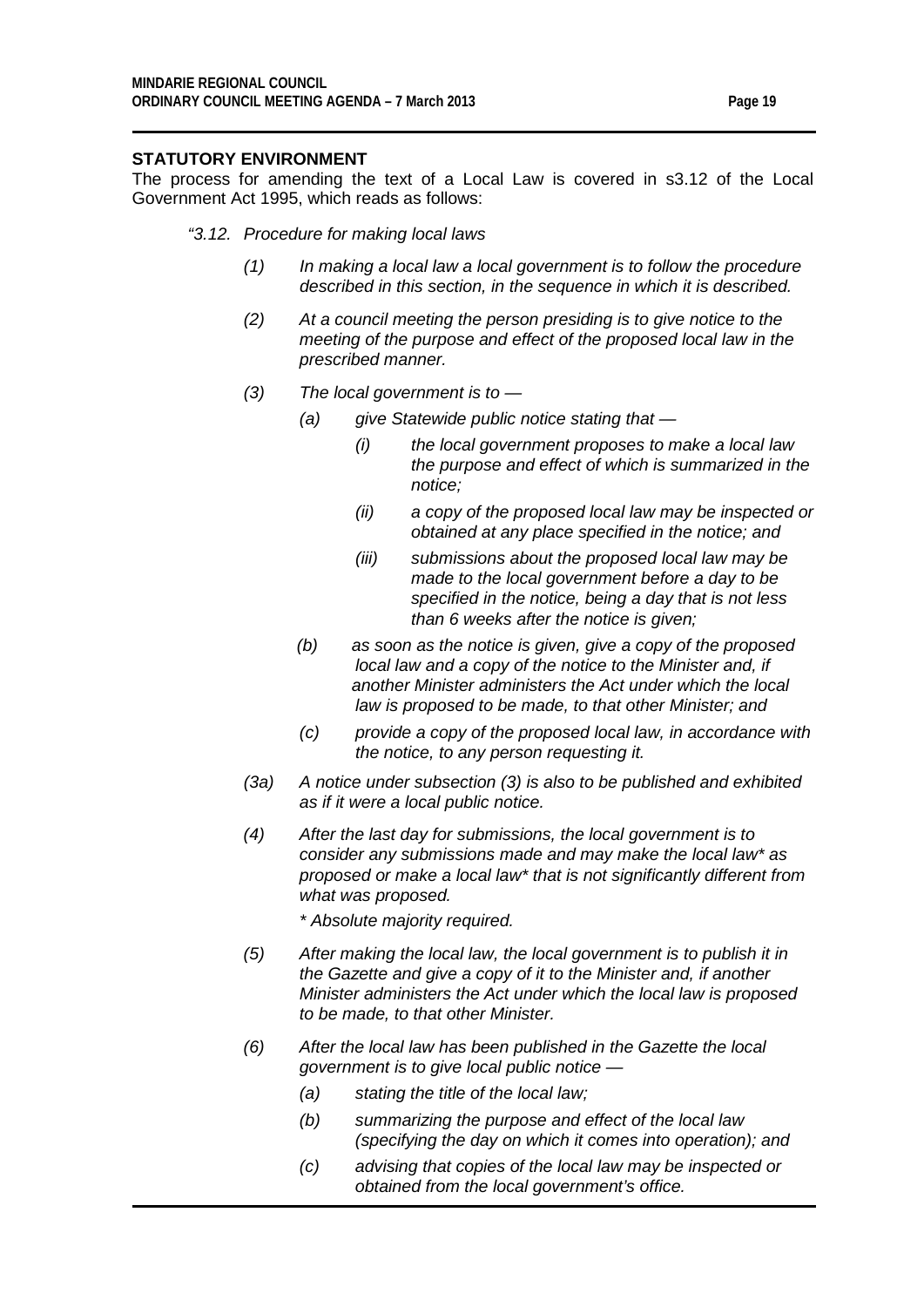- *(7) The Minister may give directions to local governments requiring them to provide to the Parliament copies of local laws they have made and any explanatory or other material relating to them.*
- *(8) In this section —*

*making in relation to a local law, includes making a local law to amend the text of, or repeal, a local law.*

*3.13. Procedure where significant change in proposal*

*If during the procedure for making a proposed local law the local government decides to make a local law that would be significantly different from what it first proposed, the local government is to recommence the procedure.*

- *3.14. Commencement of local laws*
	- *(1) Unless it is made under section 3.17, a local law comes into operation on the 14th day after the day on which it is published in the Gazette or on such later day as may be specified in the local law.*
	- *(2) A local law made under section 3.17 comes into operation on the day on which it is published in the Gazette or on such later day as may be specified in the local law.*
- *3.15. Local laws to be publicized*

*A local government is to take reasonable steps to ensure that the inhabitants of the district are informed of the purpose and effect of all of its local laws.*

- *3.16. Periodic review of local laws*
	- *(1) Within a period of 8 years from the day when a local law commenced or a report of a review of the local law was accepted under this section, as the case requires, a local government is to carry out a review of the local law to determine whether or not it considers that it should be repealed or amended.*
	- *(2) The local government is to give Statewide public notice stating that —*
		- *(a) the local government proposes to review the local law;*
		- *(b) a copy of the local law may be inspected or obtained at any place specified in the notice; and*
		- *(c) submissions about the local law may be made to the local government before a day to be specified in the notice, being a day that is not less than 6 weeks after the notice is given.*
	- *(2a) A notice under subsection (2) is also to be published and exhibited as if it were a local public notice.*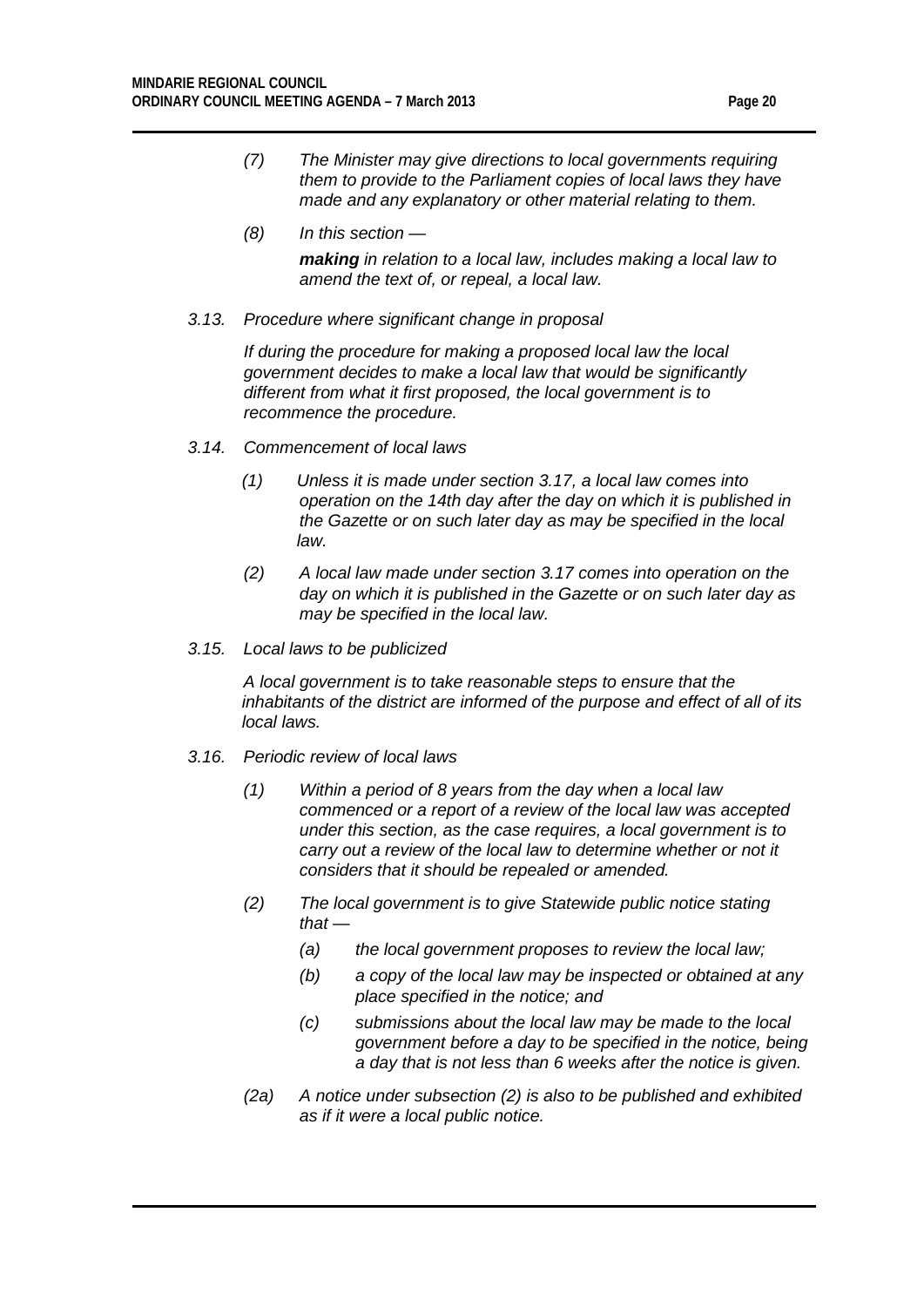- *(3) After the last day for submissions, the local government is to consider any submissions made and cause a report of the review to be prepared and submitted to its council.*
- *(4) When its council has considered the report, the local government may determine\* whether or not it considers that the local law should be repealed or amended.*
	- *\* Absolute majority required."*

**POLICY IMPLICATIONS** Nil

**FINANCIAL IMPLICATIONS** Nil

**STRATEGIC IMPLICATIONS** Nil

## **COMMENT**

The Committee has advised the MRC of the disallowance of the Amendment Local Law and requested information as to what steps the MRC is undertaking to re-make the Amendment Local Law. To enact an amendment to a Local Law requires the same process as if a new Local Law was being enacted. Therefore it is recommended that the Council endorses the Mindarie Regional Council Standing Orders Amendment Local Law and confirm its purpose and effect and authorise it be advertised Statewide as required by s.3.12 (3) of the *Local Government Act 1995*.

#### **VOTING REQUIREMENT**

Simple Majority

## **RESPONSIBLE OFFICER RECOMMENDATION**

**That the Council:**

- **1. Endorses the Mindarie Regional Council Standing Orders Amendment Local Law 2013 including its "purpose" and "effect" and provide a copy of the local law to the Department of Local Government;**
- **2. Authorises the Local Law detailed in (1) above to be advertised (state-wide public notice) in accordance with section 3.12(3) of the** *Local Government Act 1995* **and provide a copy of the advertisement to the Minister for Local Government.**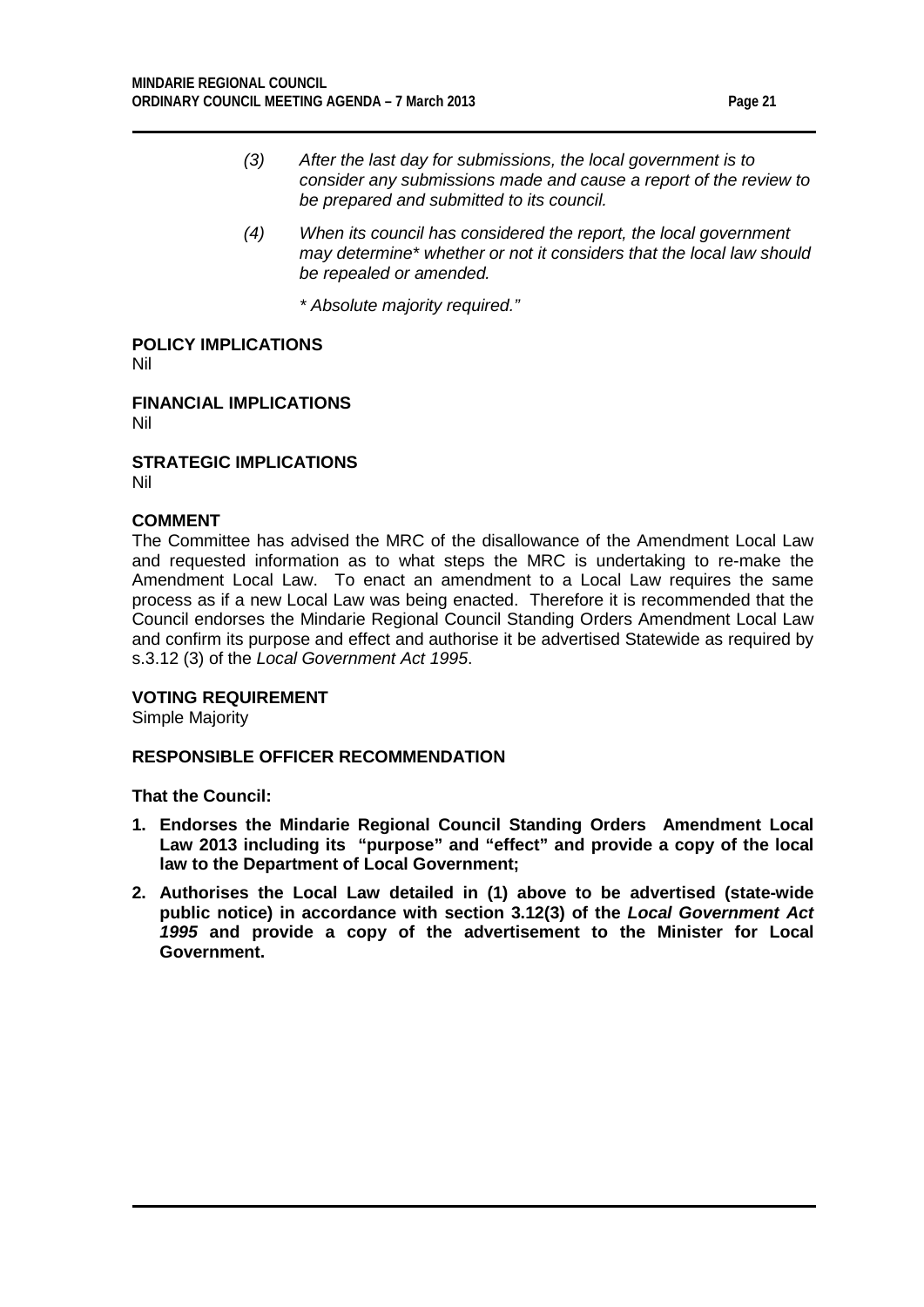<span id="page-21-1"></span><span id="page-21-0"></span>

| 9.6                         | LIST OF PAYMENTS MADE FOR THE MONTHS ENDED<br>30 NOVEMBER 2012 AND 31 DECEMBER 2012 |
|-----------------------------|-------------------------------------------------------------------------------------|
| <b>File No:</b>             | <b>FIN/5-03</b>                                                                     |
| Appendix(s):                | <b>Appendix No. 5</b><br>Appendix No. 6                                             |
| Date:                       | 12 February 2013                                                                    |
| <b>Responsible Officer:</b> | <b>Gunther Hoppe, Director Corporate Services</b>                                   |

The purpose of this report is to provide details of payments made during the periods identified. This is in line with the requirement under the delegated authority to the Chief Executive Officer (CEO), that a list of payments made from the Municipal Fund since the last Ordinary Council meeting be presented to Council.

## **COMMENT**

The lists of payments for the months ended 30 November 2012 and 31 December 2012 are at **Appendix 5 and 6** to this Item and are presented to Council for noting. Payments have been made in accordance with the delegated authority to the CEO which allows payments to be made between meetings. At the Ordinary Council Meeting held on 5 July 2012, the Council delegated to the CEO the exercise of its power to make payments from the Municipal Fund. In order to satisfy the requirements of Clause 13(2) of the Local Government (Financial Management) Regulations, a list of payments made must be submitted to the next Council meeting following such payments.

It should be noted that generally all payments are GST inclusive and the Mindarie Regional Council is able to claim this tax as an input credit when GST remittances are made each month to the Australian Tax Office.

| Months Ended     | Account                  | Vouchers     | Amount         |
|------------------|--------------------------|--------------|----------------|
| 30 November 2012 | <b>General Municipal</b> | Cheques      | \$124,778.59   |
|                  |                          | <b>EFT</b>   | \$3,213,447.47 |
|                  |                          | DP           | \$563,150.11   |
|                  |                          | <b>Total</b> | \$3,901,376.17 |
|                  |                          |              |                |
| 31 December 2012 | <b>General Municipal</b> | Cheques      | \$180,400.95   |
|                  |                          | <b>EFT</b>   | \$2,597,446.87 |
|                  |                          | DP           | \$440,518.70   |
|                  |                          | <b>Total</b> | \$3,218,366.52 |
|                  |                          |              |                |

#### **VOTING REQUIREMENT**

Simple Majority

## **RESPONSIBLE OFFICER RECOMMENDATION**

**That the list of payments made under delegated authority to the Chief Executive Officer, for the months ended 30 November 2012 and 31 December 2012 be noted.**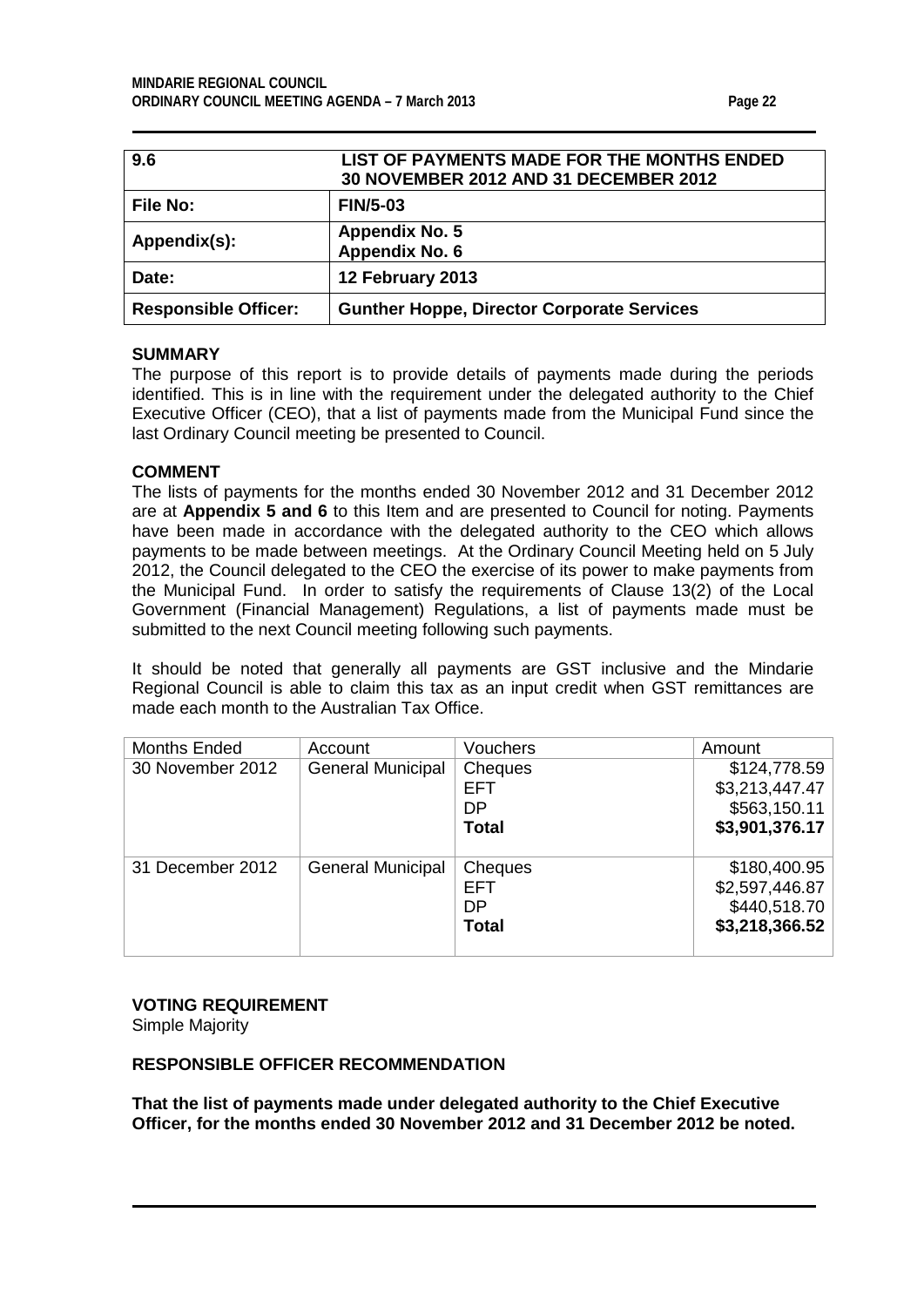<span id="page-22-1"></span><span id="page-22-0"></span>

| 9.7                         | <b>FINANCIAL STATEMENTS FOR THE PERIODS ENDED</b><br>30 NOVEMBER 2012 AND 31 DECEMBER 2012 |
|-----------------------------|--------------------------------------------------------------------------------------------|
| <b>File No:</b>             | <b>FIN/5-03</b>                                                                            |
| Appendix(s):                | <b>Appendix No. 7</b><br><b>Appendix No. 8</b><br>Appendix No. 9                           |
| Date:                       | 12 February 2013                                                                           |
| <b>Responsible Officer:</b> | <b>Gunther Hoppe, Director Corporate Services</b>                                          |

The purpose of this report is to provide financial reporting in line with statutory requirements which provides useful information to stakeholders of the Council.

## **BACKGROUND**

Reporting requirements are defined by Financial Management Regulations 34 of the Local Government (Financial Management) Regulations 1996.

The financial statements presented for each month consist of:

- Operating Statement by Nature Combined
- Operating Statement by Nature RRF Only
- Operating Statement by Function
- Statement of Financial Activity
- Statement of Reserves
- Statement of Financial Position
- Statement of Investing Activities
- Information on Borrowings
- Tonnage Report

#### **DETAIL**

The Financial Statements attached are for the months ended 30 November 2012 and 31 December 2012 and are attached at **Appendix No. 7 and 8** to this Item. The Tonnage Report for the 6 months to 31 December 2012 is attached at **Appendix No. 9.**

The complete suite of Financial Statements which includes the Operating Statements, Statement of Financial Position, Statement of Financial Activity and other related information are reported on a monthly basis.

The estimates for Provisions for Amortisation of Cell Development, Capping and Post Closure expenditure are based on the estimated rates per tonne calculated with reference to estimated excavation cost of various stages of the landfill and the life of the landfill. An adjustment is made (if necessary) at the end of the year based on actual tonnages on a survey carried out to assess the "air space" remaining and other relevant information.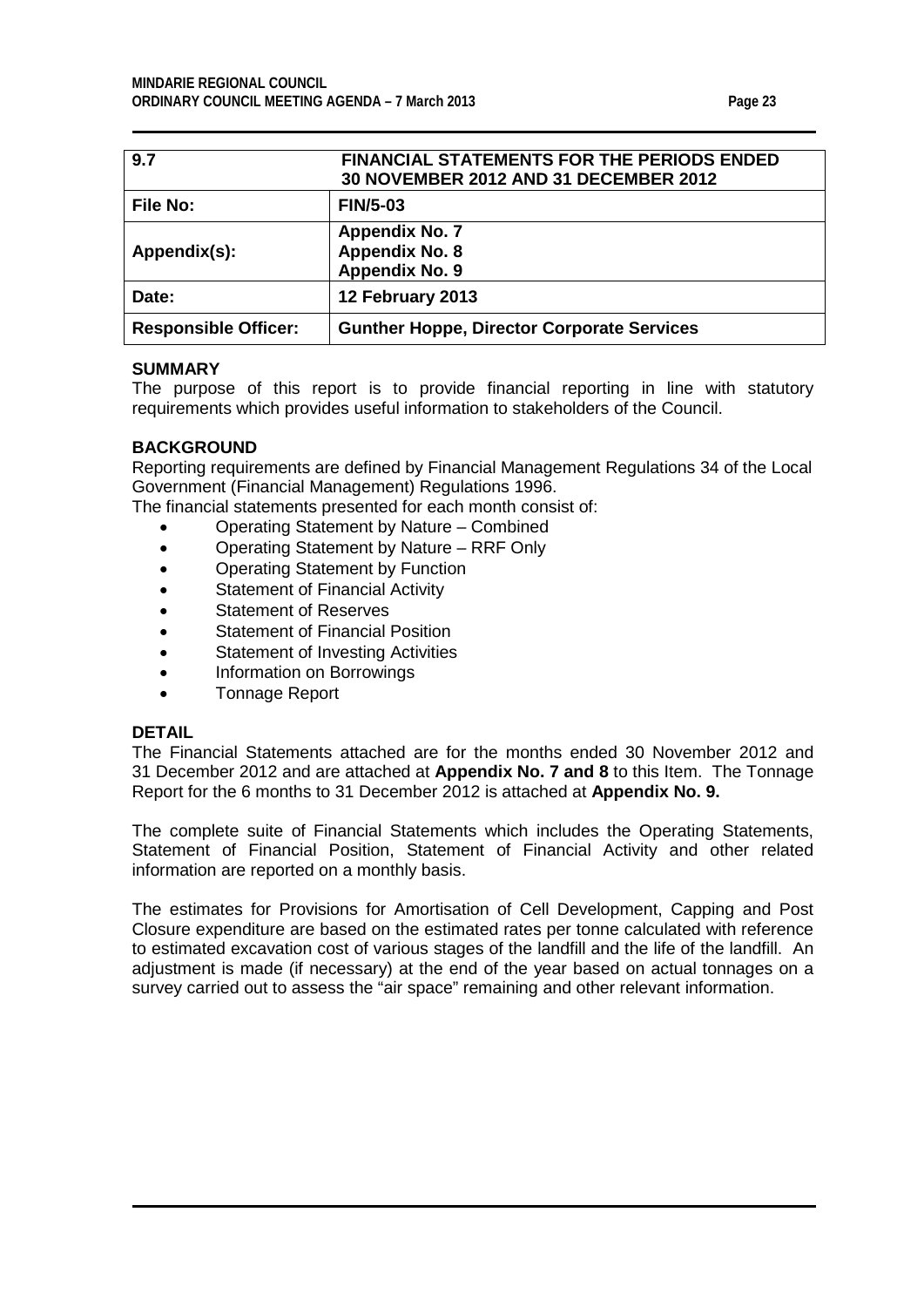|                                    | <b>Actual</b> | <b>Budget</b> | Variance   |
|------------------------------------|---------------|---------------|------------|
|                                    |               |               |            |
| Tonnes - Members                   | 122,260       | 126,166       | (3,906)    |
| Tonnes - Others                    | 20,029        | 27,359        | (7, 330)   |
| <b>TOTAL TONNES</b>                | 142,289       | 153,525       | (11, 236)  |
|                                    | \$            | S             | \$         |
| Revenue - Members                  | 16,155,082    | 16,738,479    | (583,397)  |
| Revenue – Other                    | 4,386,704     | 4,672,804     | (286,100)  |
| <b>TOTAL REVENUE</b>               | 20,541,786    | 21,411,283    | (869, 497) |
| <b>Expenses</b>                    | 20,524,390    | 21,014,209    | 489,819    |
| Loss/(profit) on sale of<br>assets | 5,909         | (10, 888)     | (16, 797)  |
| <b>NET DEFICIT</b>                 | (11, 487)     | 407,962       | (396, 475) |

## Summary of results for the year to 31 December 2012

**VOTING REQUIREMENT**

Simple Majority

## **RESPONSIBLE OFFICER RECOMMENDATION**

**That the Financial Statements set out in Appendix No. 7 and 8 for the months ended 30 November 2012 and 31 December 2012, respectively, be received.**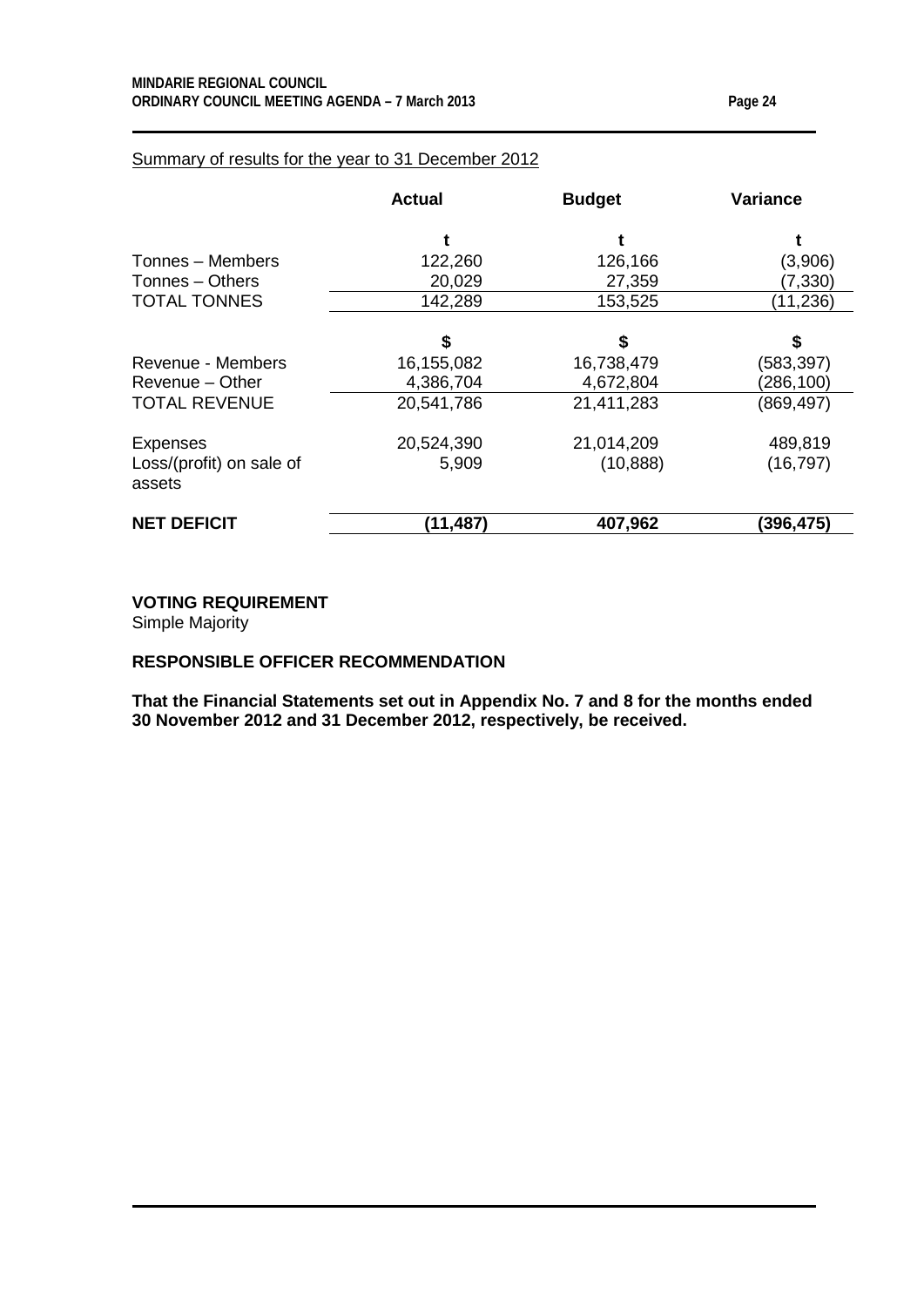<span id="page-24-0"></span>

| 9.8                         | <b>MID YEAR BUDGET REVIEW - 2012/2013</b>         |
|-----------------------------|---------------------------------------------------|
| <b>File No:</b>             | <b>FIN/127</b>                                    |
| Appendix(s):                | <b>Appendix 10</b><br><b>Appendix 11</b>          |
| Date:                       | 14 February 2013                                  |
| <b>Responsible Officer:</b> | <b>Gunther Hoppe, Director Corporate Services</b> |

The purpose of this report is to describe the financial position and performance of the organisation in relation to the Adopted Budget and recommend changes that will reflect the anticipated outcomes for the remainder of the 2012/2013 financial year. This will provide stakeholders with a view of the likely results of the Mindarie Regional Council's (MRC) operations at the conclusion of the financial year.

It is anticipated that the MRC will move from a forecast surplus of \$643,652 to a forecast deficit of \$1,341,541 **(refer Appendix No. 10)**.

The difference of \$1.98 million is primarily as a result of:

- a 20% decrease in non-members' tonnes (\$1.1 million);
- funding the Deloitte report (\$0.08 million);
- funding additional member fees and costs (\$0.04 million);
- funding additional capping expenditure in respect of Stage 2, Phase 1 (\$0.07 million)
- funding the tip face recovery project (\$0.049 million);
- adjusting the amortisation rate in respect of cell development costs and post closure/rehabilitation costs (\$0.9 million – non-cash impact);
- writing off Stage 1b development costs as part of the audit (\$0.22 million noncash impact);

totalling \$2.5 million in additional expenditure, offset by a net saving in other operational areas of \$0.52 million.

It is proposed that no adjustment be made to either the members' or non-members' gate fee, but rather that any residual deficit at 30 June 2013 be funded using the Participants' Surplus Reserve.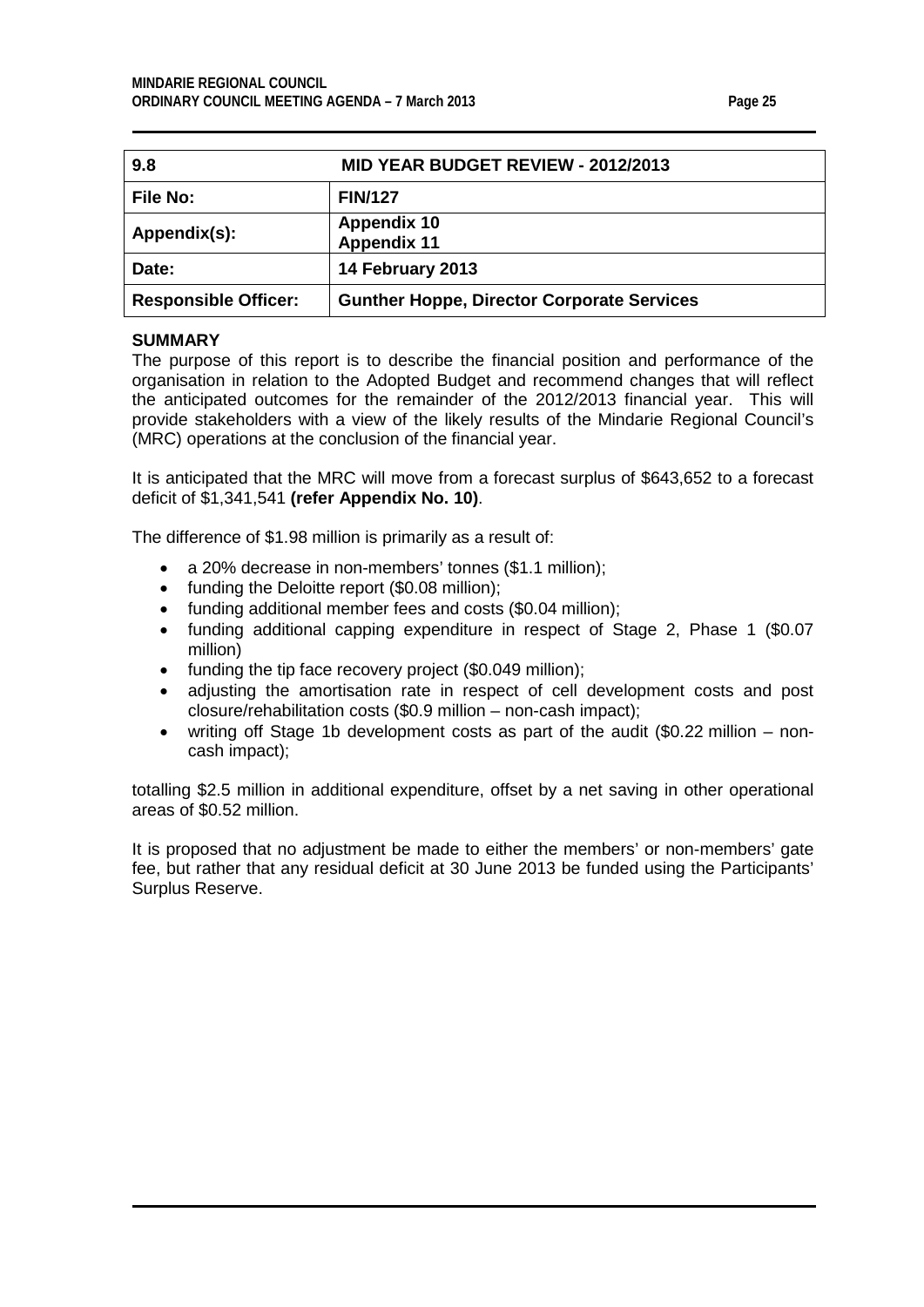## **BACKGROUND**

Council at its meeting held on 5 July 2012, resolved as follows:

- *1. Adopt the Budget for the Mindarie Regional Council for Financial Year 2013 subject to the following changes to that presented in Appendix 4:*
	- *the changes to the Schedule of Fees to correctly reflect the calculation of the GST on the Carbon Price inclusive fee to give a GST and Carbon Price inclusive non-members' gate fee of \$166.54 as follows:*

#### **MINDARIE REGIONAL COUNCIL**

NOTES TO AND FORMING PART OF THE BUDGET For the Year Ending 30 June 2013

#### SCHEDULE OF FEES FOR 2012/2013

|                         |                                                                           | <b>PROPOSED</b>     |            | <b>PROPOSED</b> |                                     |            |
|-------------------------|---------------------------------------------------------------------------|---------------------|------------|-----------------|-------------------------------------|------------|
|                         |                                                                           | Fee (GST            |            | Fee (GST        |                                     |            |
|                         |                                                                           | inclusive)          | <b>GST</b> | inclusive)      |                                     | <b>GST</b> |
|                         |                                                                           | from 1 July         | Payable    | from 1 July     |                                     | Payable    |
|                         |                                                                           | 2011                | to ATO     | 2012            | <b>Carbon Price</b>                 | to ATO     |
| $\mathbf{1}$            | (a) GENERAL ENTRY                                                         |                     |            |                 |                                     |            |
|                         | General waste and household rubbish (domestic)                            |                     |            |                 |                                     |            |
|                         | excepting liquid waste, swill or semi liquid waste.                       |                     |            |                 |                                     |            |
|                         | Charge per tonne                                                          | 154.00              | 14.00      | 166.54          | 7.40                                | 15.14      |
|                         | Minimum charge for entry to site                                          | 12.00               | 1.09       | 12.00           | 0.37                                | 1.09       |
|                         | (b) Swill or Semi Liquid Waste                                            |                     |            | Not Accepted    |                                     |            |
|                         | (c) In the event of weighbridge breakdown due to power                    |                     |            |                 |                                     |            |
|                         | failure, maintenance or repairs the following fees                        |                     |            |                 |                                     |            |
|                         | shall apply to (a) above                                                  |                     |            |                 |                                     |            |
|                         | (I) All vehicles carrying uncompacted waste-                              |                     |            |                 |                                     |            |
|                         | per wheel of truck or trailer (larger than 1.8mx1.2m)                     | 40.00               | 3.64       | 42.20           | 2.00                                | 3.84       |
|                         | Trailer (1.8mx1.2m or less)                                               | 40.00               | 3.64       | 42.20           | 2.00                                | 3.84       |
|                         | (II) All vehicles carrying compacted waste-                               |                     |            |                 |                                     |            |
|                         | per wheel of truck or trailer                                             | 80.00               | 7.27       | 84.40           | 4.00                                | 7.67       |
|                         | (d) Asbestos - whole loads per tonne (incl burial fee)                    | 200.00              | 18.18      | 200.00          |                                     | 18.18      |
|                         | (e) Unweighed Load (Drive-Aways)                                          | 60.00               | 5.45       | 65.00           | 3.00                                | 5.91       |
|                         |                                                                           |                     |            |                 |                                     |            |
| $\overline{2}$          | <b>SPECIAL BURIALS (SUPERVISED)</b>                                       |                     |            |                 |                                     |            |
|                         | At the discretion of the Site Controller                                  |                     |            |                 |                                     |            |
|                         | in addition to the tonnage rates                                          |                     |            |                 |                                     |            |
|                         | Charge per 5 cubic metres                                                 | 200.00              | 18.18      | 200.00          |                                     | 18.18      |
|                         |                                                                           |                     |            |                 |                                     |            |
| 3                       | <b>CONTROLLED WASTEPER TONNE</b>                                          | 200.00              | 18.18      | 207.40          | 7.40                                | 18.85      |
| $\overline{\mathbf{4}}$ | <b>SPECIAL COMMERCIAL ITEMS</b>                                           |                     |            |                 |                                     |            |
|                         | In lieu of the charges in $1, 2 \& 3$ above the following apply:          |                     |            |                 |                                     |            |
|                         | (a) Motor bodies and old machinery each item                              | 25.00               | 2.27       | 26.00           | 1.00                                | 2.36       |
|                         | (b) Animal carcasses                                                      |                     |            |                 |                                     |            |
|                         | Small domestic animals                                                    | 8.00                | 0.73       | 8.50            | 0.50                                | 0.77       |
|                         | Large animals (Sheep and cattle etc.)                                     | 20.00               | 1.82       | 21.00           | 1.00                                | 1.91       |
|                         | (c) Tyres (Maximum disposal 4)-per 4 tyre, pro rata for $<$ 4             | 18.00               | 1.64       | 18.00           |                                     | 1.64       |
|                         | Per tonne                                                                 | 300.00              | 27.27      | 300.00          | ä,                                  | 27.27      |
|                         | (d) Safe sharp containers                                                 |                     |            |                 |                                     |            |
|                         | 7 litre or less each                                                      | 13.00               | 1.18       | 13.65           | 0.60                                | 1.24       |
|                         | Over 7 litres per litre                                                   | 1.50                | 0.14       | 1.60            | 0.10                                | 0.15       |
|                         | (e) Light weight bulk material less 300 kg                                |                     |            |                 |                                     |            |
|                         | per cubic metre - each cubic metre                                        | 60.00               | 5.45       | 65.00           | 3.00                                | 5.91       |
| 5                       | REPLACEMENT OF LOST/DAMAGED DCS CARDS                                     |                     |            |                 |                                     |            |
|                         | (a) Replacement of DCS Cards                                              | 50.00               | 4.55       | 50.00           |                                     | 4.55       |
| 6                       | <b>INFRINGEMENT AGENCY COSTS</b>                                          |                     |            |                 |                                     |            |
|                         |                                                                           | Debt Collection     |            |                 |                                     |            |
|                         |                                                                           | Agency's Costs plus |            |                 | Debt Collection Agency's Costs plus |            |
|                         |                                                                           | 20% Admin Fee       |            |                 | 20% Admin Fee                       |            |
|                         | (a) Debt Collection Fee                                                   |                     |            |                 |                                     |            |
|                         | (b) Dishonoured Cheque Fee                                                |                     | nil        | 20.00           |                                     | nil        |
| 7                       | A discount may be granted at the discretion of the Chief Executive Office |                     |            |                 |                                     |            |
|                         |                                                                           |                     |            |                 |                                     |            |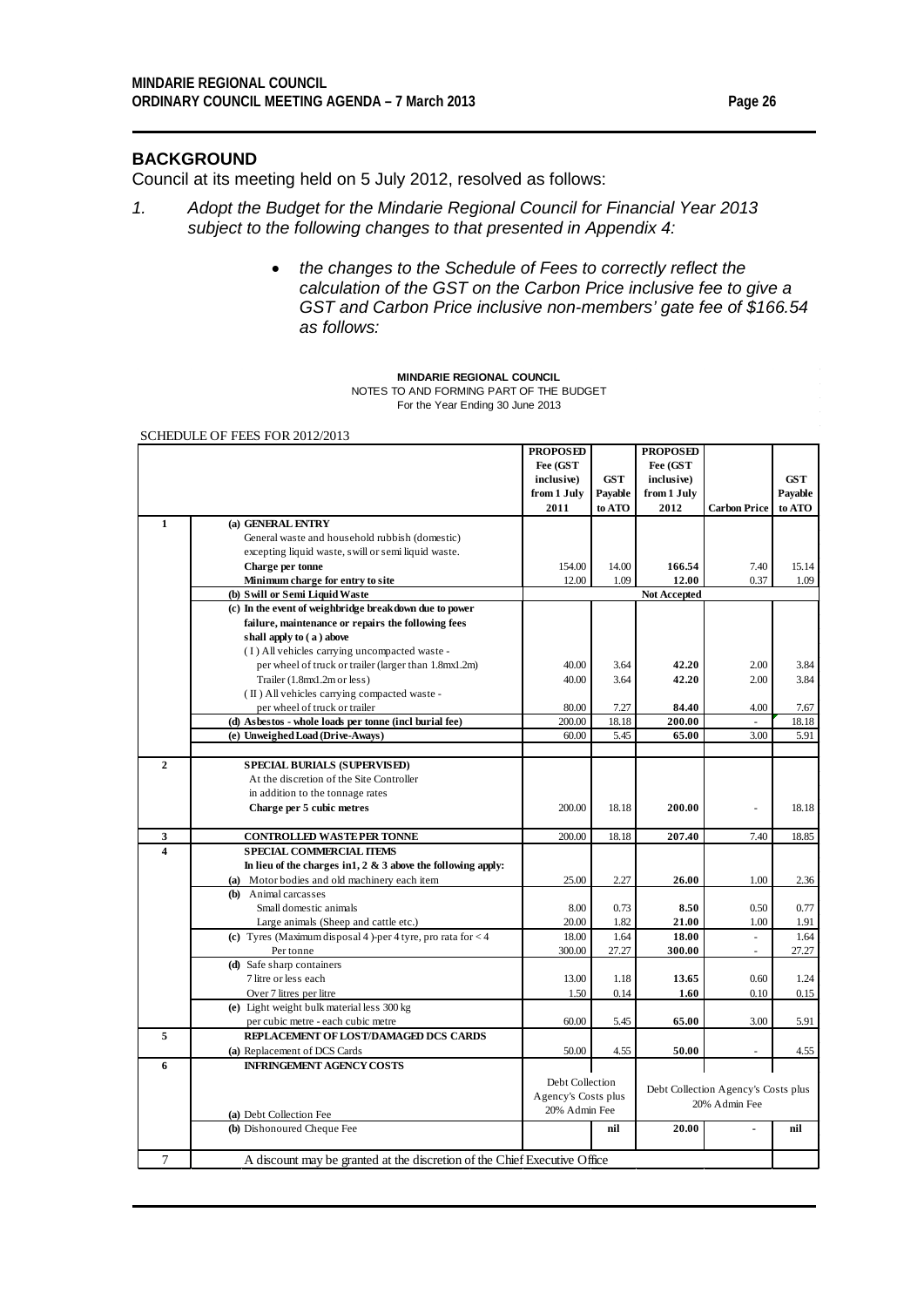*\$*

- *the changing of the Members' gate fee to \$137.00 per tonne (excluding GST) to correctly reflect the impact of the Carbon Price*
- *the changes required in respect of the additional carried forward expenditures*
- *the changes required in respect of the increase in the value of the Carbon Price reserve*
- *Approve the Capital Budget Program of \$5,259,300 for 2013 as follows:*

*New capital expenditures*

| Landfill infrastructure expenditure | 34,000  |
|-------------------------------------|---------|
| Office furniture and equipment      | 7,000   |
| Computer equipment                  | 88,500  |
| • Plant and equipment               | 51,000  |
| <b>Vehicles</b>                     | 204,000 |
|                                     | 384,500 |
|                                     |         |

#### *Carried forward capital expenditures*

| • Landfill infrastructure expenditure | 635,800   |
|---------------------------------------|-----------|
| • Land Purchase (new Landfill Site)   | 4,000,000 |
| • Computer equipment                  | 48,000    |
| • Vehicles                            | 191,000   |
|                                       | 4,874,800 |
| <b>Total Capital expenditure</b>      | 5,259,300 |

- *2. endorse the on-going strategy of deferred payment of operational surplus, as approved by Council at its August 2005 meeting, for the Financial Year 2005/2006 and future years to meet its on-going capital requirement*
- *3. approve the use of an on-going overdraft facility of \$1 million to manage cashflow 'short falls' during Financial Year 2013 and future years*
- *4. approve the carry forward of the following operating budget to 2013:*

| $\bullet$ | <b>Computer Software Acquisition</b> | 25,000 |
|-----------|--------------------------------------|--------|
| $\bullet$ | <b>Computer Software Maintenance</b> | 27,000 |
| $\bullet$ | Landfill/Bushland Management         | 29,100 |
|           |                                      | 81.100 |

- *5. approve that \$1 million will be transferred from the Operating Surplus to the Reserve for Capital Expenditure.*
- *6. approve the transfer of \$484,600 from the Reserve for Capital Expenditure to fund capital expenditure during the year.*
- *7. approve the de-designation of the Reserve for RRF Operational Requirements as a cash-backed reserve, with the reserve transferred to the Retained Surplus account and the cash restricted for this reserve transferred to unrestricted cash funds.*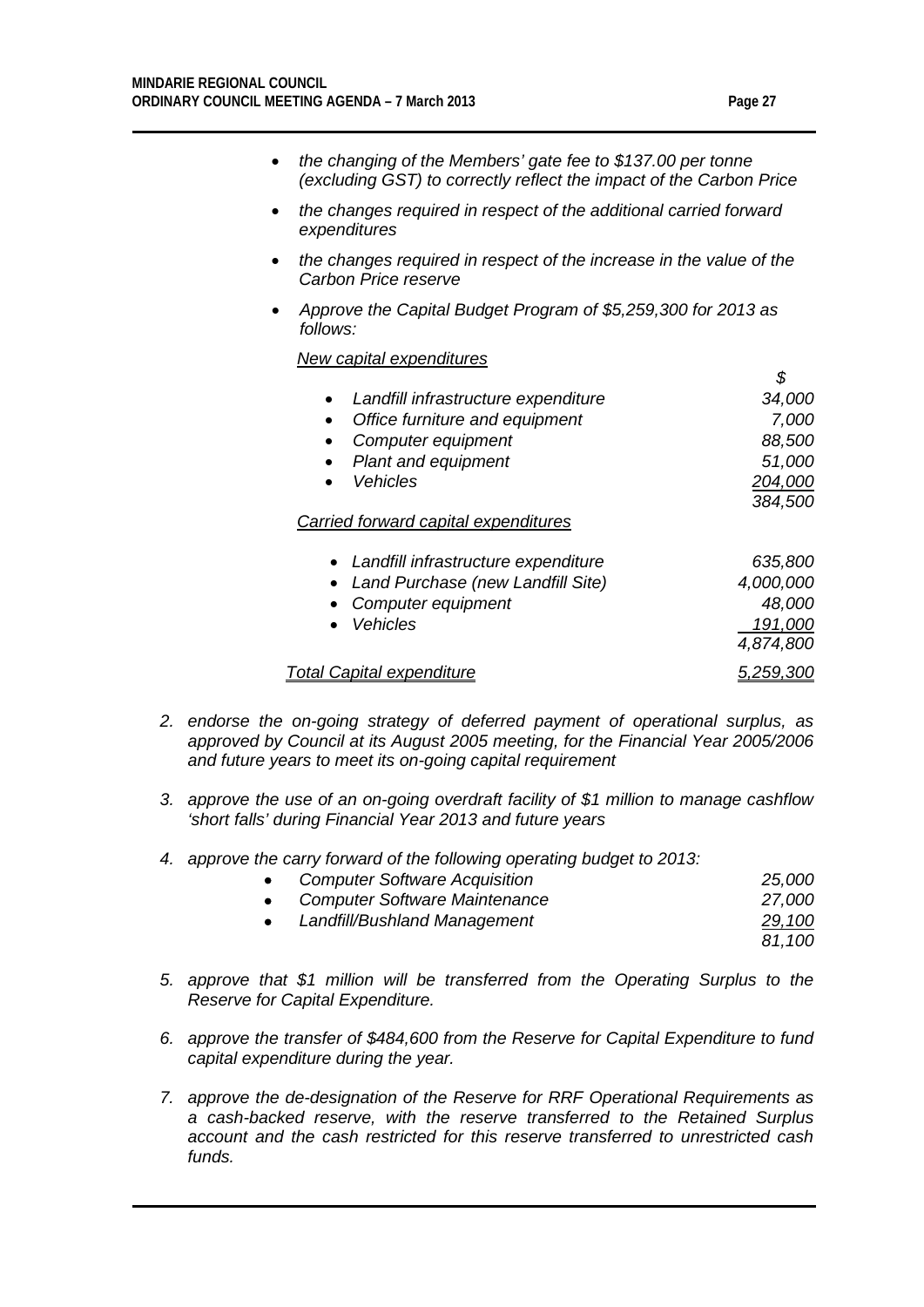- *9. approve the transfer of the opening balance on the Site Rehabilitation Provision as at 1 July 2012, along with any movement for the year, to the newly created Site Rehabilitation Reserve, and that the cash required to back this reserve will be transferred from unrestricted funds to restricted funds.*
- *10. approve that all interest earned on cash funds associated with cash-backed reserves will not be credited to the reserve.*
- *11. approve the change in name of the "Reserve for Members' Revenue Equalisation" to "Participants' Surplus Reserve Account" and the purpose of the reserve from "To be used to fund any under recovery in the Members' tipping fees and any exceptional or extra ordinary expenditure" to "to fund any deficit or part of a deficit as shown in the annual financial report of the MRC".*
- *12. approve the creation of the Carbon Price Reserve and the purpose of the reserve, which is "To be used to fund the MRC's liability arising from the Carbon Price Mechanism".*

Council operations have been conducted in line with the Adopted Budget for 2012/2013. Monthly Financial Statements on the Actual Expenditure and Variations from the Adopted Budget have been submitted to each Council meeting. In addition, monthly management accounts have been provided to Councillors and Member Council Officers on a regular basis.

In line with sound financial management practice, and in order to comply with Local Government Regulations, a detailed review of the MRC's operations, financial position and financial performance has been carried out as at 30 November 2012.

This reports highlights:

- those items that reflect significant trend variations to budgeted allocations,
- the anticipated revised financial projections to 30 June 2013; and
- and invites Council consideration of any new expenditure identified as a result of the review.

The Income Statement reflecting the Adopted Budget, Actual Expenditure to 30 November 2012 and projected expenditure to 30 June 2013 is enclosed as **Appendix No. 10** of this report.

A Statement of Investing Activities reflecting the Adopted Budget, Actual Expenditure to 30 November 2012 and projected capital expenditure to 30 June 2013 is enclosed as **Appendix No. 11** of this report.

## **DETAIL**

#### Revenue

Forecast revenue for members is materially in line with budget expectations.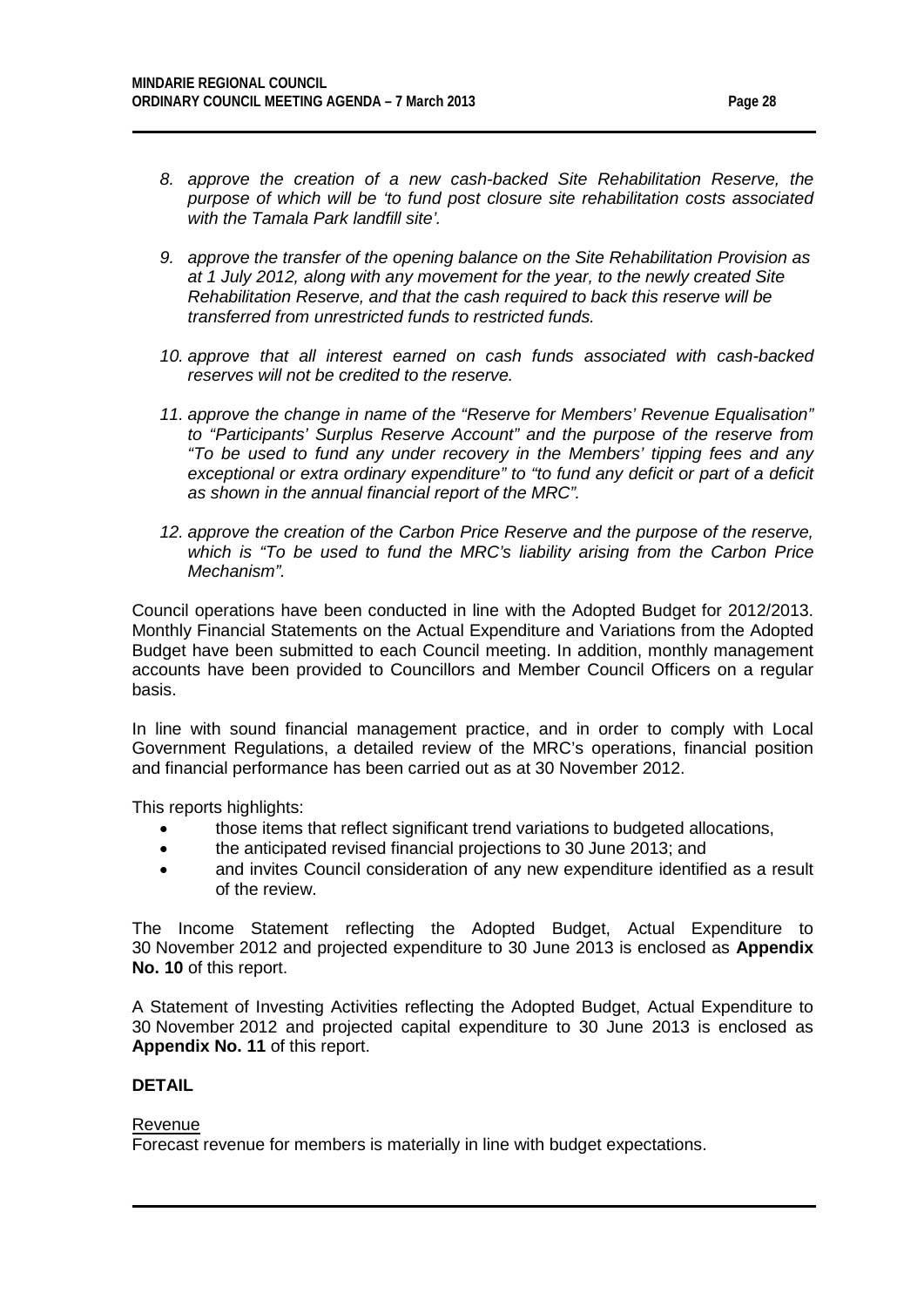Non-member tonnes are however down, and it is expected that only 80% of the originally budget 53,000 tonnes will be received by year end. This will result in a decrease in nonmember gate fee revenue of approximately \$1,465,200, offset by a decrease in associated variable costs totally approximately \$381,482, resulting in a net decrease in profit of \$1,083,718.

The MRC is in dialogue with our significant customers in order to protect this waste stream, but the feedback seems to indicate that a number of commercial customers have been able to find cheaper alternatives for their waste. The robustness of the estimated tonnages for non-members was a discussion point for Councillors and Officers at the MRC's budget workshops in May 2012, where the feeling was that an aggressive target should be set, as any shortfall could be funded from reserves.

Revenue from grants and subsidies is \$360,000 below budget as a result of the waste audit project not being approved by the Department of Environment and Conservation. It is unlikely that any funding in this regard will be received before 30 June 2013. This is more than offset by a reduction in the corresponding Waste Minimisation expenditure of \$380,000.

## **Operating Expenditure**

A number of items have been approved by Council during the course of the year so far for funding in the half yearly budget review. These expenses included:

- \$80,000 in respect of the Deloitte Report on Stirling that was commissioned in September 2012;
- An increase in the fees paid to Councillors totalling \$42,500; and
- Additional expenditure in respect of the Stage 2 Phase 1 Capping project totalling \$69,531.

In addition to these expenses, it is anticipated that an additional net \$49,900 will be required to fund the Tip Face Resource Recovery Project (details of project is the subject of a separate report in this agenda) until the end of the financial year. .

On the back of the financial modelling that was done after the budget was approved as part of the year end audit process, \$222,000 of cell development expenses in relation to Stage 1b were written off, and the consumption rate used in respect of cell development amortisation allocations was also amended, resulting in an increased expenditure of \$906,600. Both of these adjustments are non-cash items, which although they affect the net surplus position, do not have any cash funding implications.

Significant operational savings are expected to be achieved in the areas of staff costs (\$123,000), Consultants and Contract Labour (\$239,200) and building maintenance (\$35,100). These savings are partially offset increased landfill (\$55,200) and plant (\$186,340) costs which include the costs associated with the Tipface Resource Recovery Project, but also additional costs in respect of machine maintenance incurred and expected to be incurred during the year. An additional \$65,000 in respect of the Tamala Park lease expenses is also expected to be incurred as a result of a true-up performed as part of the half year budget process.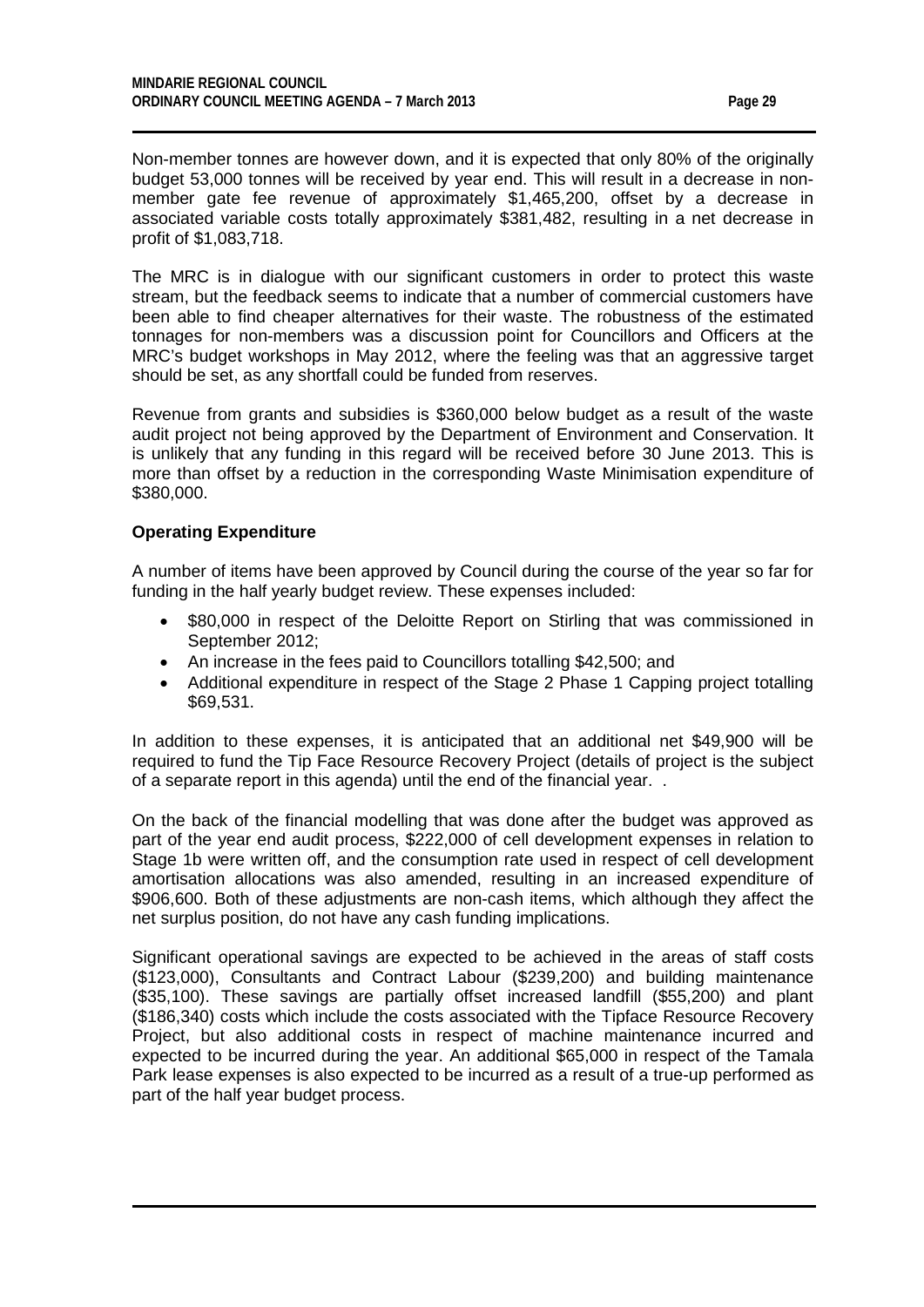## **Capital Expenditure**

Capital expenditure for the year is tracking in line with budget. The following additional amounts have been added to the capital expenditure forecast for the year:

- An increase of \$2,173 in respect of the Education Vehicle as prices had changed in the period between budget setting and purchase of the vehicle;
- An additional \$19,600 for another tarpomatic spool, in order to further reduce the use of daily cover on the landfill;

\$123,852 of non-critical computer equipment expenditure has been put on hold pending the outcome of an IT Infrastructure review being undertaken by Multipro. This will be included as a consideration in formalising the 2013/2014 Annual Budget. In addition a further \$5,800 of Infrastructure and Equipment capital expenditure have been deferred.

\$4,000,000 in respect of a new landfill site location will be carried forward to 2013/2014.

## **CONSULATION**

Consultation occurred with Member Councils (in relation to tonnages).

## **STATUTORY ENVIRONMENT**

The Mid-Year Budget Review is carried out in accordance with the provision of the Local Government Act and Regulations.

## **POLICY IMPLICATIONS**

Nil

#### **STRATEGIC IMPLICATIONS**

Not applicable.

#### **FINANCIAL IMPLICATIONS**

It is proposed that the deficit at 30 June 2013 (forecast to be \$1,341,541) be funded from the Participants' Surplus Reserve Account. Council approved that the purpose of this reserve was that it should be used "*to fund any deficit or part of a deficit as shown in the annual financial report of the MRC*".

#### **VOTING REQUIREMENT**

Absolute Majority

#### **RESPONSIBLE OFFICER RECOMMENDATION**

#### **That Council:**

- **1. Approve by Absolute Majority the forecast deficit position estimated to be \$1,985,193 at 30 June 2013, which includes the following:**
	- **A net decrease in non-members' revenue of approximately \$1,083,718;**
	- **A decrease in grants and subsidies of \$360,000, offset by a corresponding saving of \$380,000 in respect of waste minimisation projects;**
	- **Expenditure of \$80,000 in respect of the Deloitte report;**
	- **An increase in Member Fees of \$42,500;**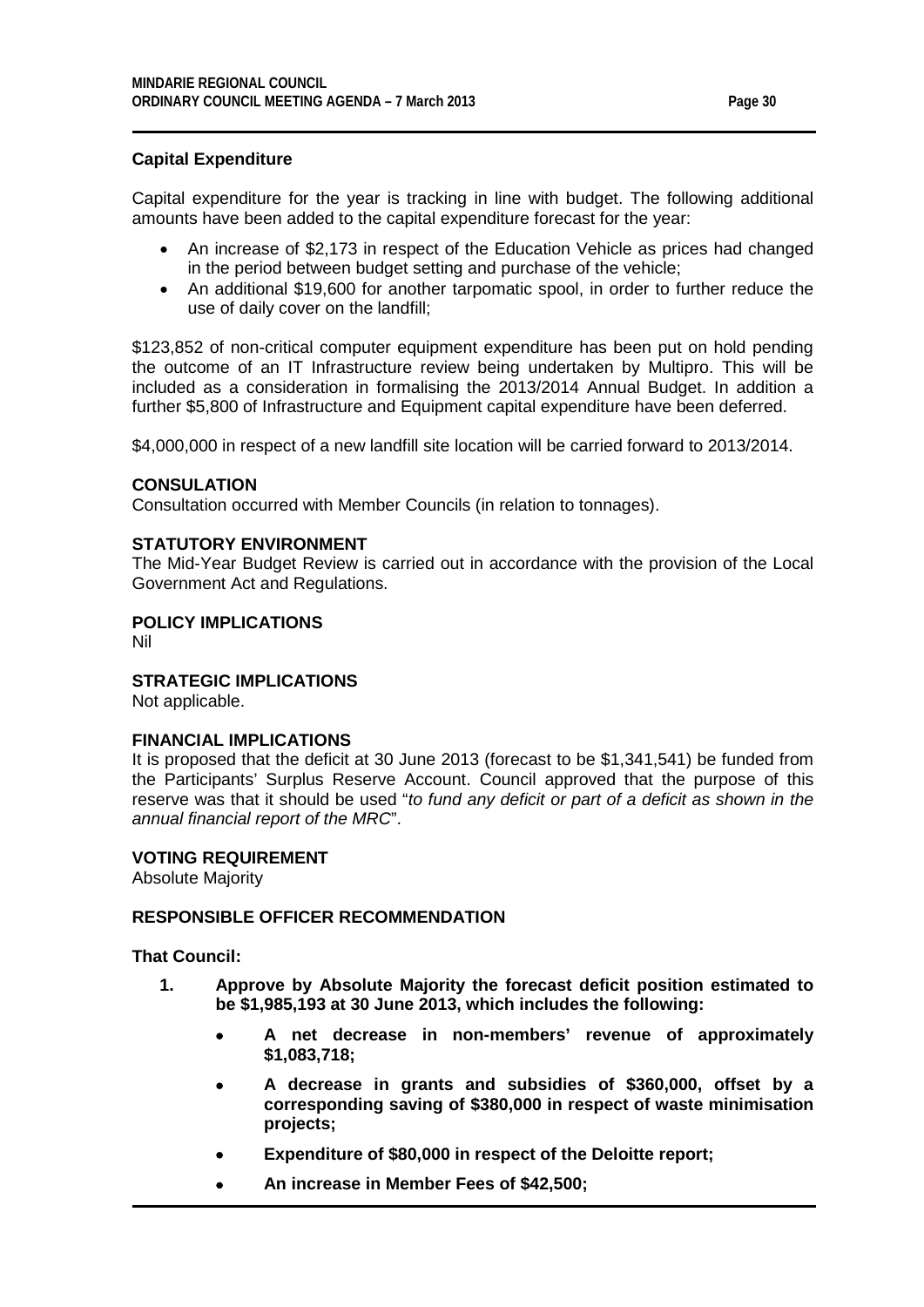- **Additional expenditure in respect of Stage 2 Phase 1 capping works of \$69,531;**
- **Additional expenditure of approximately \$49,900 in respect of the Tip Face Resource Recovery Project;**
- **The write off of approximately \$222,000 in respect of Stage 1b cell development costs;**
- **The amended cell development amortisation costs of approximately \$906,600; and**
- **Additional operational cost savings of approximately \$520,000. (Absolute Majority Required)**
- **2. Approve by Absolute Majority the increase capital expenditures of \$21,773, which includes:**
	- **An increase of \$2,173 in respect of the Education Vehicle;**
	- **An additional \$19,600 for another tarpomatic spool;**
	- **The deferral of the \$4,000,000 land purchase to 2013/2014; and**
	- **The deferral of \$129,652 of other capital expenditure. (Absolute Majority Required)**
- **3. Approve by Absolute Majority that the MRC continue to run a deficit budget until 30 June 2013, at which stage the deficit at year end (forecast to be \$1,341,541) as detailed in the Annual Financial Report will be funded using the Participants' Surplus Reserve. (Absolute Majority Required)**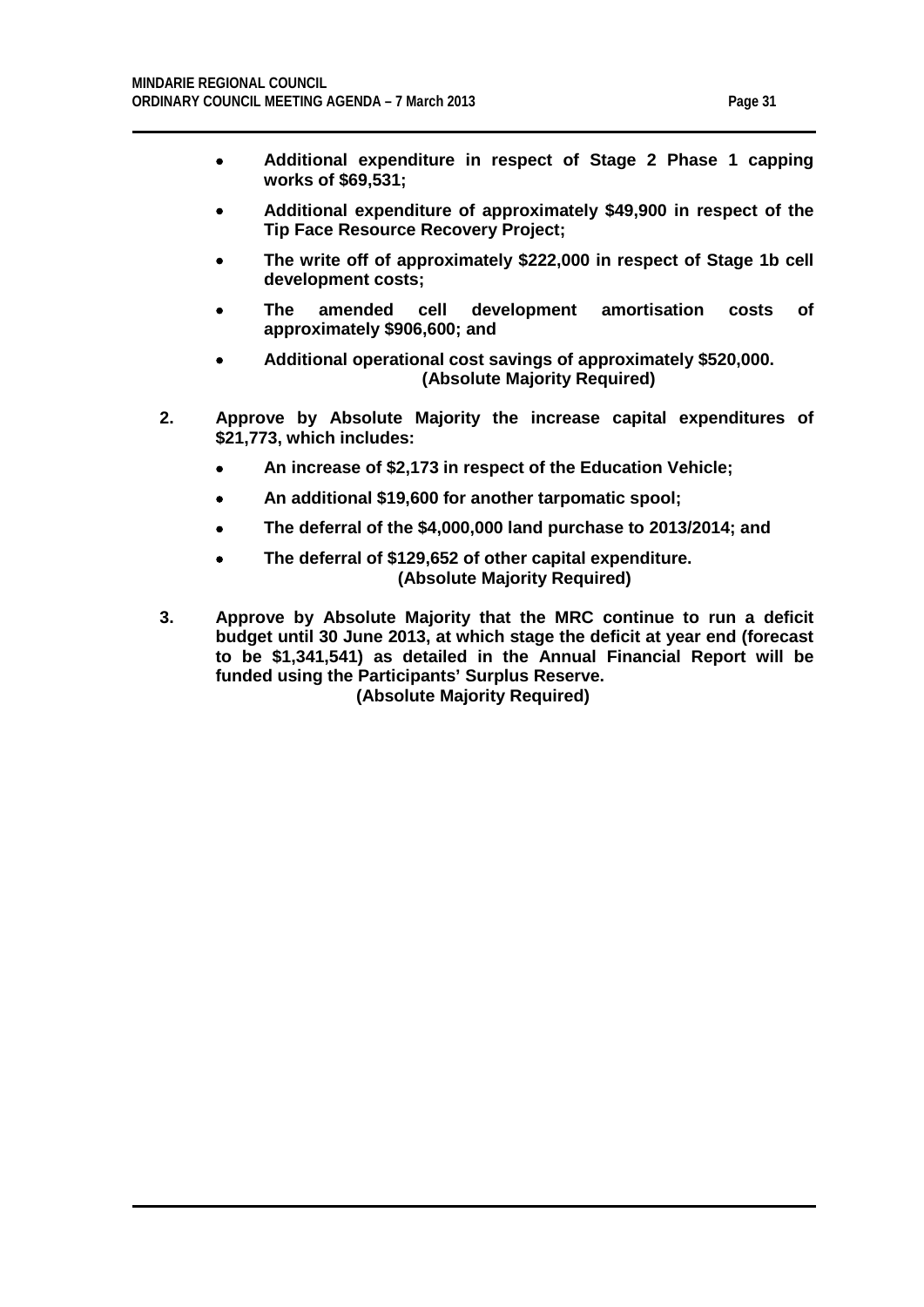<span id="page-31-0"></span>

| 9.9                         | ADOPTION OF 2012 ANNUAL COMPLIANCE RETURN |
|-----------------------------|-------------------------------------------|
| <b>File No:</b>             | COR/12-03                                 |
| Appendix(s):                | <b>Appendix 12</b>                        |
| Date:                       | 21 February 2013                          |
| <b>Responsible Officer:</b> | <b>Gunther Hoppe</b>                      |

The purpose of this report is to provide Council with information on the completed Compliance Audit Return (1 January – 31 December 2012).

#### **BACKGROUND**

A Compliance Audit Return (the Return) is required to be completed by regional councils annually. The period of each return is 1 January to 31 December. The Administration has completed the Return. One area of non-compliance was recorded in the Return as follows:

"The CEO's Primary Return was completed and returned within three months of his start date but was misplaced. A new Primary Return was signed four months after start date."

The Audit was placed on the agenda of the Audit Committee's meeting on 21 February 2013.

## **DETAIL**

The Audit Committee at its meeting on 21 February 2012 considered the Return and resolved the following:

*"That the Audit Committee endorse the Compliance Audit Return as presented, for the year 1 January 2012 to 31 December 2012."*

## **CONSULTATION**

Nil

#### **STATUTORY ENVIRONMENT**

Regional Councils are required to carry out a Return in accordance with the Local Government (Audit) Regulations 1996. The requirements set for the Return are contained in s.14 and 15 of the Regulations, which read as follows:

- "14. Compliance audits by local governments
	- (1) A local government is to carry out a compliance audit for the period 1 January to 31 December in each year.
	- (2) After carrying out a compliance audit the local government is to prepare a compliance audit return in a form approved by the Minister.
	- (3A) The local government's audit committee is to review the compliance audit return and is to report to the council the results of that review.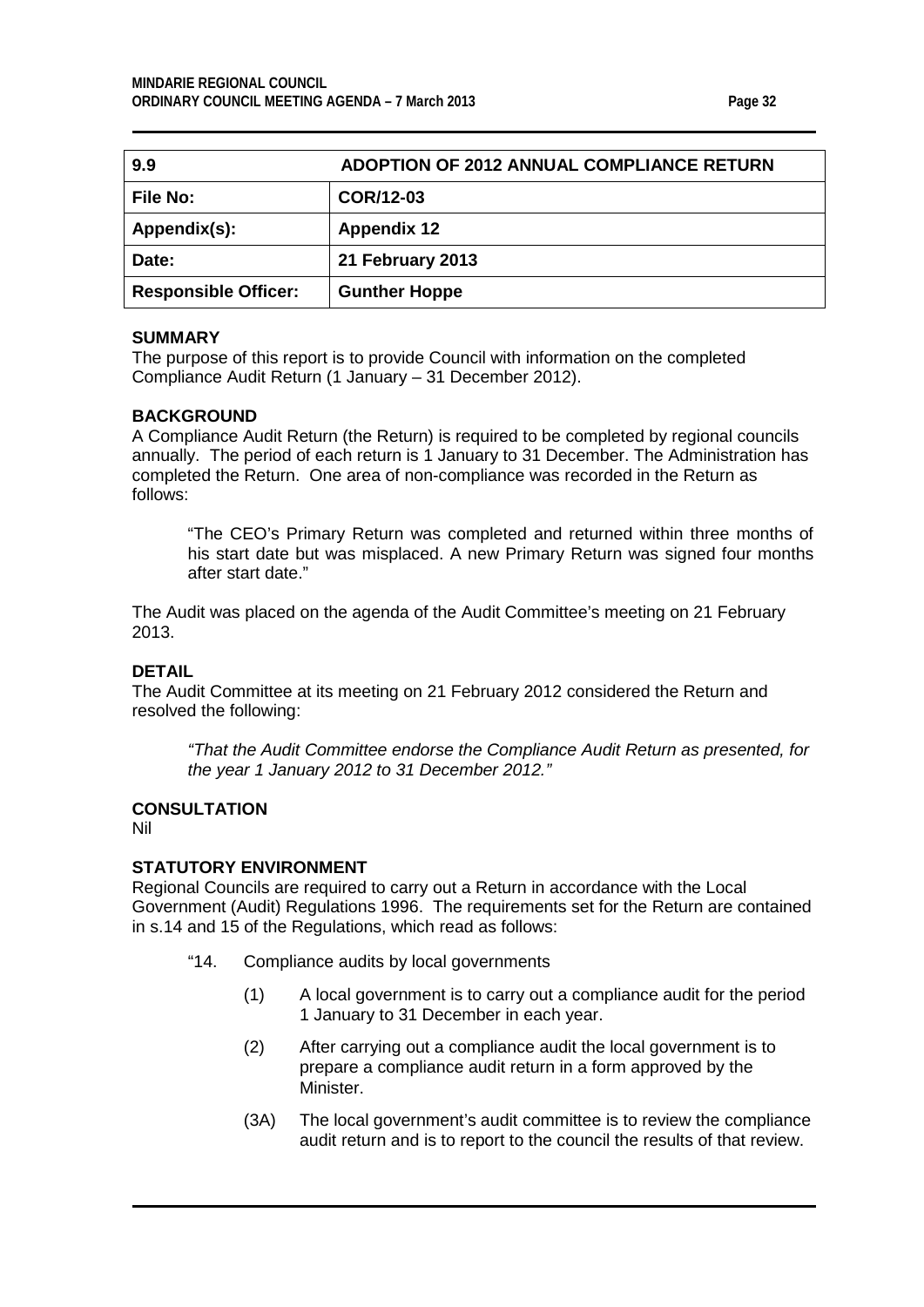- (3) After the audit committee has reported to the council under subregulation (3A), the compliance audit return is to be —
	- (a) presented to the council at a meeting of the council; and
	- (b) adopted by the council; and
	- (c) recorded in the minutes of the meeting at which it is adopted.
- 15. Compliance audit return, certified copy of etc. to be given to Executive **Director** 
	- (1) After the compliance audit return has been presented to the council in accordance with regulation 14(3) a certified copy of the return together with —
		- (a) a copy of the relevant section of the minutes referred to in regulation 14(3)(c); and
		- (b) any additional information explaining or qualifying the compliance audit,

is to be submitted to the Executive Director by 31 March next following the period to which the return relates.

(2) In this regulation —

*certified* in relation to a compliance audit return means signed by —

- (a) the mayor or president; and
- (b) the CEO."

**POLICY IMPLICATIONS**

Nil

**FINANCIAL IMPLICATIONS** Nil

**STRATEGIC IMPLICATIONS** Nil

**COMMENT** Nil

#### **RESPONSIBLE OFFICER RECOMMENDATION**

- **1. That Council adopts the 2012 Annual Compliance Audit Return as endorsed by the Audit Committee at its meeting held on 21 February 2013.**
- **2. The adopted return detailed in (1) above be signed by the Chairperson and the Chief Executive Officer (certified) and submitted to the Executive Director prior to 31 March 2013.**